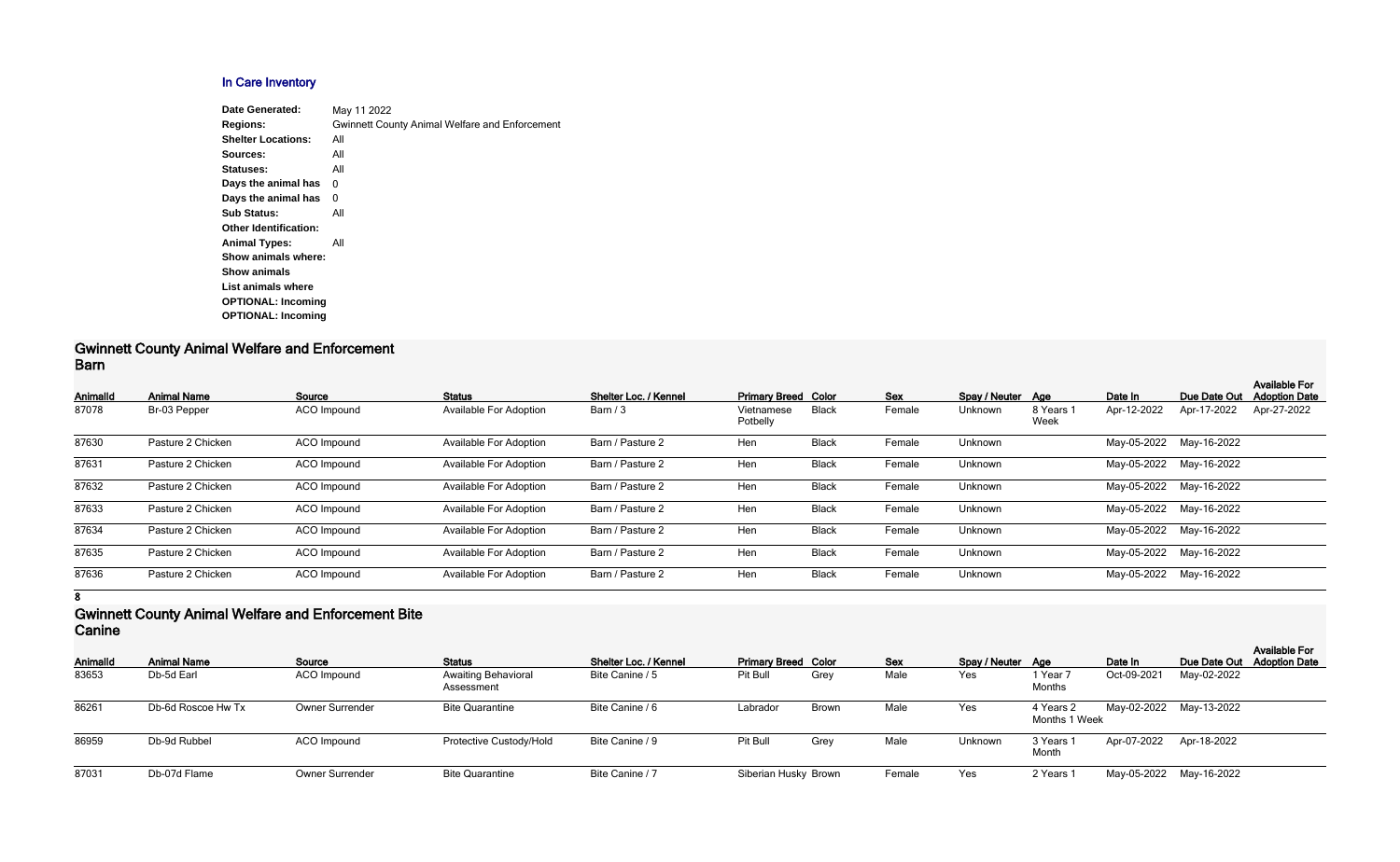|       |              |             |                         |                  |                   |                   |      |         | Month                      |                         |  |
|-------|--------------|-------------|-------------------------|------------------|-------------------|-------------------|------|---------|----------------------------|-------------------------|--|
| 87510 | Db-2d Luca   | ACO Impound | <b>Bite Quarantine</b>  | Bite Canine / 2  | <b>Great Dane</b> | <b>Blue Merle</b> | Male | Yes     | l Year 6<br>Months 1 Week  | May-01-2022 May-01-2022 |  |
| 87570 | Db-1c King   | ACO Impound | Protective Custody/Hold | Bite Canine / 1  | Pit Bull          | Tan               | Male | Unknown | 4 Years 1<br>Week (approx) | May-03-2022 May-03-2022 |  |
| 87693 | Db-10d Mochi | ACO Impound | Protective Custody/Hold | Bite Canine / 10 | Shiba Inu         | Red               | Male | Yes     | 5 Years 9<br>Months        | May-09-2022 May-09-2022 |  |

## **Gwinnett County Animal Welfare and Enforcement Canine Pod 1 - Large Canine**

| <b>AnimalId</b> | <b>Animal Name</b>   | Source                 | <b>Status</b>                 | Shelter Loc. / Kennel                          | <b>Primary Breed Color</b>         |                      | <b>Sex</b> | Spay / Neuter Age |                                            | Date In     | Due Date Out | <b>Available For</b><br><b>Adoption Date</b> |
|-----------------|----------------------|------------------------|-------------------------------|------------------------------------------------|------------------------------------|----------------------|------------|-------------------|--------------------------------------------|-------------|--------------|----------------------------------------------|
| 64919           | Pen 115 Marlie       | Owner Surrender        | <b>Available For Adoption</b> | Canine Pod 1 - Large Canine /<br>115           | Pit Bull                           | <b>Brindle</b>       | Female     | Yes               | 6 Years 6<br>Months<br>(approx)            | Nov-06-2018 | May-07-2022  | May-07-2022                                  |
| 66526           | Pen 127c Bandit      | Owner Surrender        | <b>Available For Adoption</b> | Canine Pod 1 - Large Canine / Catahoula<br>127 |                                    | <b>Brindle</b>       | Male       | Yes               | 5 Years 2<br>Months 1 Week                 | Feb-24-2022 | Feb-24-2022  | Feb-24-2022                                  |
| 75758           | Pen 117 Diesel       | ACO Impound            | <b>Available For Adoption</b> | Canine Pod 1 - Large Canine / Pit Bull<br>117  |                                    | <b>Tiger Brindle</b> | Male       | Yes               | 6 Years 8<br>Months 1 Week<br>(approx)     | Mar-28-2022 | Apr-07-2022  | Apr-08-2022                                  |
| 80395           | Pen 124c Jethro      | Owner Surrender        | <b>Available For Adoption</b> | Canine Pod 1 - Large Canine / Pit Bull<br>124  |                                    | Grey                 | Male       | Yes               | 2 Years 11<br>Months 1 Week                | Apr-06-2022 | Apr-06-2022  | Apr-06-2022                                  |
| 83389           | Pen 125 Jellal       | ACO Impound            | <b>Available For Adoption</b> | Canine Pod 1 - Large Canine /<br>125           | <b>American Pit</b><br><b>Bull</b> | <b>Black</b>         | Male       | Yes               | 3 Years 7<br>Months 1 Week                 | Mar-21-2022 | Mar-22-2022  | Mar-22-2022                                  |
| 84800           | Pen 118 Leia         | Owner Surrender - ACO  | <b>Available For Adoption</b> | Canine Pod 1 - Large Canine /<br>118           | Pit Bull                           | Tan                  | Female     | Yes               | 7 Years 5<br>Months                        | Dec-23-2021 | Dec-23-2021  | Dec-18-2021                                  |
| 85281           | Pen 101 Chance Hw Tx | <b>Owner Surrender</b> | <b>Available For Adoption</b> | Canine Pod 1 - Large Canine /<br>101           | American Pit<br><b>Bull</b>        | <b>Black</b>         | Male       | Yes               | 7 Years 4<br>Months 1 Week<br>(approx)     | Mar-28-2022 | Mar-28-2022  | Mar-28-2022                                  |
| 85457           | Pen 121 Lion King    | ACO Impound            | <b>Available For Adoption</b> | Canine Pod 1 - Large Canine /<br>121           | American Pit<br><b>Bull</b>        | Tan                  | Male       | Yes               | 1 Year 9<br>Months 4<br>Weeks              | Jan-13-2022 | Jan-23-2022  | Jan-25-2022                                  |
| 85494           | Pen 100c Squirrel    | Owner Surrender        | <b>Available For Adoption</b> | Canine Pod 1 - Large Canine /<br>100           | Dobermann                          | Grey                 | Male       | Yes               | 2 Years 3<br>Months 3<br>Weeks<br>(approx) | Apr-29-2022 | Apr-29-2022  | Jan-19-2022                                  |
| 85586           | Pen 104 Stark        | ACO Impound            | <b>Available For Adoption</b> | Canine Pod 1 - Large Canine / Labrador<br>104  |                                    | Red                  | Male       | yes               | 7 Years 2<br>Weeks                         | Jan-24-2022 | Feb-03-2022  | Feb-03-2022                                  |
| 85763           | Pen 113 Ginnley      | Owner Surrender        | Available For Adoption        | Canine Pod 1 - Large Canine /<br>113           | Shepherd                           | <b>Brown</b>         | Male       | Yes               | 1 Year 3<br>Months 1 Week                  | Apr-16-2022 | Apr-16-2022  | Feb-07-2022                                  |
| 85786           | Pen 103c Baxter      | Owner Surrender        | <b>Available For Adoption</b> | Canine Pod 1 - Large Canine / Labrador<br>103  |                                    | White                | Male       | Yes               | 7 Years 1<br>Month 3 Weeks                 | Apr-04-2022 | Apr-04-2022  | Apr-04-2022                                  |
| 86347           | Pen 114 Malibu Hw++  | <b>ACO</b> Impound     | <b>Available For Adoption</b> | Canine Pod 1 - Large Canine / Pit Bull<br>114  |                                    | Tan                  | Female     | Yes               | 4 Years 2<br>Months                        | Mar-06-2022 | Mar-11-2022  |                                              |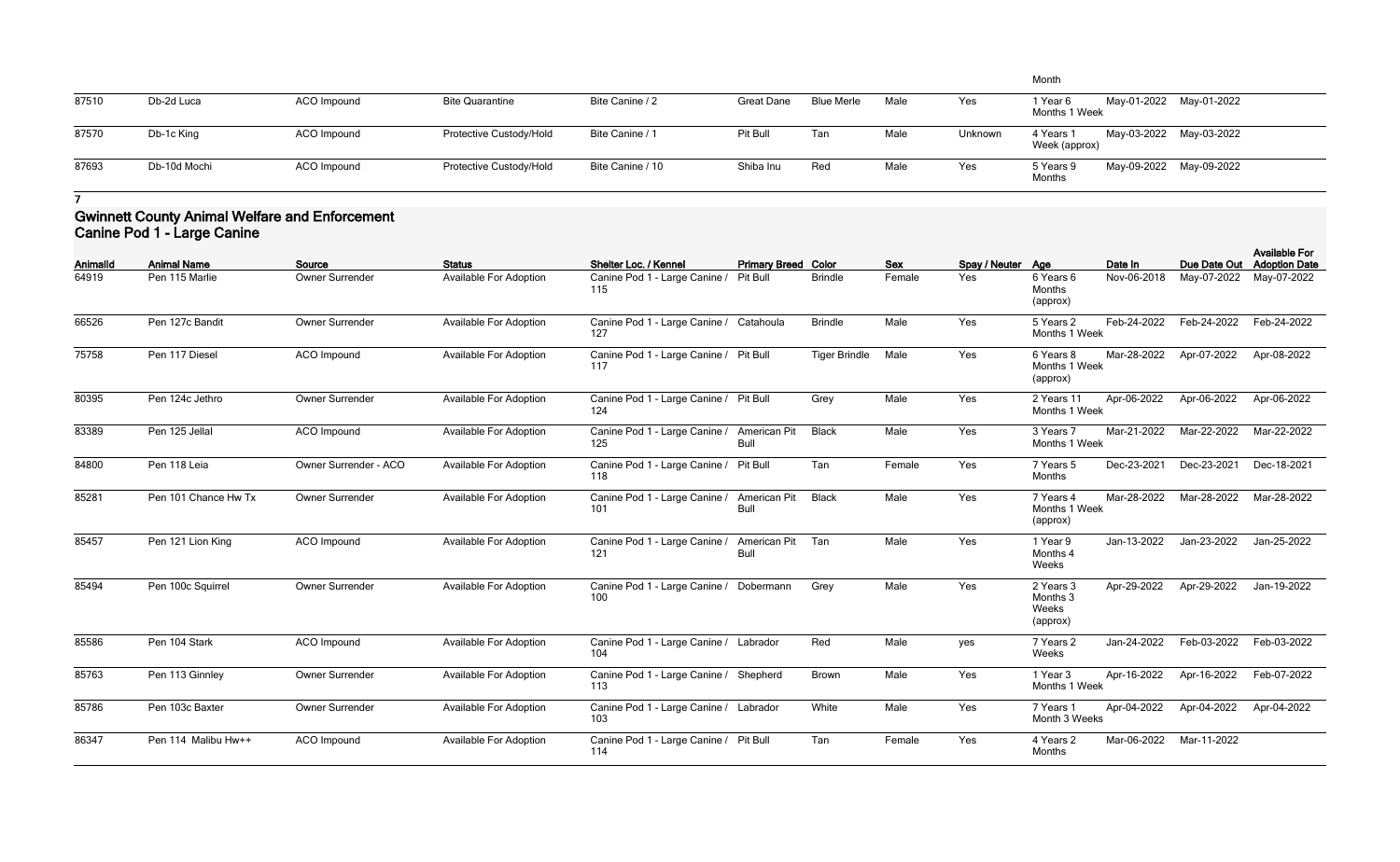| 86439 | Pen 126 Grouper | <b>ACO</b> Impound | <b>Available For Adoption</b> | Canine Pod 1 - Large Canine / Pit Bull<br>126           |                    | <b>Black</b>        | Male   | Yes     | 1 Year 1 Month Mar-10-2022<br>4 Weeks  |             | Mar-13-2022             | Mar-15-2022 |
|-------|-----------------|--------------------|-------------------------------|---------------------------------------------------------|--------------------|---------------------|--------|---------|----------------------------------------|-------------|-------------------------|-------------|
| 86666 | Pen 119 Bugz    | ACO Impound        | <b>Available For Adoption</b> | Canine Pod 1 - Large Canine /<br>119                    | American<br>Staffy | Tan                 | Male   | Yes     | 3 Years 1<br>Month 2 Weeks             | Mar-22-2022 | Mar-25-2022             | Mar-26-2022 |
| 86699 | Pen 123 Thor    | Owner Surrender    | <b>Available For Adoption</b> | Canine Pod 1 - Large Canine /<br>123                    | Pit Bull           | Tan                 | Male   | Yes     | 2 Years 1<br>Month 2 Weeks<br>(approx) | Apr-20-2022 | Apr-20-2022             | Apr-20-2022 |
| 86705 | Pen 112 Patrick | ACO Impound        | <b>Available For Adoption</b> | Canine Pod 1 - Large Canine / Pit Bull<br>112           |                    | <b>Brown</b>        | Male   | Yes     | 2 Years 1<br>Month 2 Weeks             | Mar-24-2022 | Mar-28-2022             | Mar-29-2022 |
| 86793 | Pen 106 Lloyd   | ACO Impound        | Available For Adoption        | Canine Pod 1 - Large Canine / Pit Bull<br>106           |                    | <b>Blue Brindle</b> | Male   | Yes     | 2 Years 1<br>Month 1 Week              | Mar-30-2022 | Apr-02-2022             | Apr-02-2022 |
| 86812 | Pen 110 Odessa  | ACO Impound        | <b>Available For Adoption</b> | Canine Pod 1 - Large Canine / Pit Bull<br>110           |                    | Grey                | Female | Yes     | 6 Years 1<br>Month 1 Week              | Apr-01-2022 | Apr-04-2022             | Apr-05-2022 |
| 87020 | Pen 120 Kai     | ACO Impound        | <b>Available For Adoption</b> | Canine Pod 1 - Large Canine / Boxer<br>120              |                    | <b>Brindle</b>      | Female | Yes     | 2 Years 1<br>Month                     | Apr-09-2022 | Apr-13-2022             | Apr-21-2022 |
| 87168 | Pen 107 Cam     | <b>ACO</b> Impound | <b>Available For Adoption</b> | Canine Pod 1 - Large Canine / Labrador<br>107           |                    | <b>Brown</b>        | Male   | yes     | 3 Years 3<br>Weeks                     | Apr-16-2022 | Apr-20-2022             | Apr-21-2022 |
| 87224 | Pen 116 Lavato  | ACO Impound        | <b>Available For Adoption</b> | Canine Pod 1 - Large Canine / Pit Bull<br>116           |                    | <b>Brown</b>        | Female | yes     | 3 Years 3<br>Weeks                     | Apr-19-2022 | Apr-22-2022             | Apr-23-2022 |
| 87298 | Pen 102 Spork   | Owner Surrender    | Available For Adoption        | Canine Pod 1 - Large Canine / Boxer<br>102 <sub>1</sub> |                    | <b>Brown</b>        | Male   | Yes     | 2 Years 2<br>Weeks                     |             | May-05-2022 May-05-2022 | May-05-2022 |
| 87326 | Pen 105 Friday  | ACO Impound        | <b>Available For Adoption</b> | Canine Pod 1 - Large Canine / Labrador<br>105           |                    | Tri Color           | Male   | Yes     | 5 Years 2<br>Weeks<br>(approx)         | Apr-25-2022 | May-05-2022             | May-06-2022 |
| 87417 | Pen 122 Sparky  | ACO Impound        | <b>Available For Adoption</b> | Canine Pod 1 - Large Canine / Pit Bull<br>122           |                    | <b>Blue</b>         | Male   | Yes     | 2 Years 1<br>Week                      | Apr-28-2022 | May-02-2022             | May-03-2022 |
| 87464 | Pen 111 Tulip   | ACO Impound        | <b>Available For Adoption</b> | Canine Pod 1 - Large Canine / Pit Bull<br>111           |                    | Red                 | Female | Yes     | 2 Years 1<br>Week                      | Apr-29-2022 | May-02-2022             | May-04-2022 |
| 87528 | Pen 109 Farva   | ACO Impound        | <b>Available For Adoption</b> | Canine Pod 1 - Large Canine / Labrador<br>109           |                    | Tri Color           | Male   | Yes     | 1 Year 6<br>Months 1 Week              |             | May-02-2022 May-05-2022 | May-07-2022 |
| 87627 | Pen 108 Yugi    | <b>ACO</b> Impound | <b>Available For Adoption</b> | Canine Pod 1 - Large Canine /<br>108                    | German<br>Shepherd | Brown               | Male   | Unknown |                                        |             | May-05-2022 May-15-2022 | May-17-2022 |

### **Gwinnett County Animal Welfare and Enforcement Canine Pod 2 - Large Canine**

| <b>AnimalId</b> | <b>Animal Name</b>  | Source                 | <b>Status</b>                 | Shelter Loc. / Kennel                         | <b>Primary Breed Color</b> |                | <b>Sex</b> | Spay / Neuter Age |                                | Date In     |                         | <b>Available For</b><br>Due Date Out Adoption Date |
|-----------------|---------------------|------------------------|-------------------------------|-----------------------------------------------|----------------------------|----------------|------------|-------------------|--------------------------------|-------------|-------------------------|----------------------------------------------------|
| 72042           | Pen 143 Jasper Hw++ | <b>Owner Surrender</b> | <b>Available For Adoption</b> | Canine Pod 2 - Large Canine / Pit Bull<br>143 |                            | <b>Brown</b>   | Male       | Yes               | 4 Years 5<br>Months            | Mar-23-2022 | Mar-23-2022             | Mar-23-2022                                        |
| 76189           | Pen 132 Silk        | ACO Impound            | <b>Available For Adoption</b> | Canine Pod 2 - Large Canine / Pit Bull<br>132 |                            | Rec            | Male       | No                | 4 Years 7<br>Months 3<br>Weeks |             | May-05-2022 May-15-2022 | May-17-2022                                        |
| 76619           | Pen 141 Barry       | <b>Owner Surrender</b> | <b>Available For Adoption</b> | Canine Pod 2 - Large Canine / Pit Bull<br>141 |                            | <b>Brindle</b> | Male       | Yes               | 3 Years 6<br>Months 4<br>Weeks | Dec-23-2021 | Dec-23-2021             | Dec-28-2021                                        |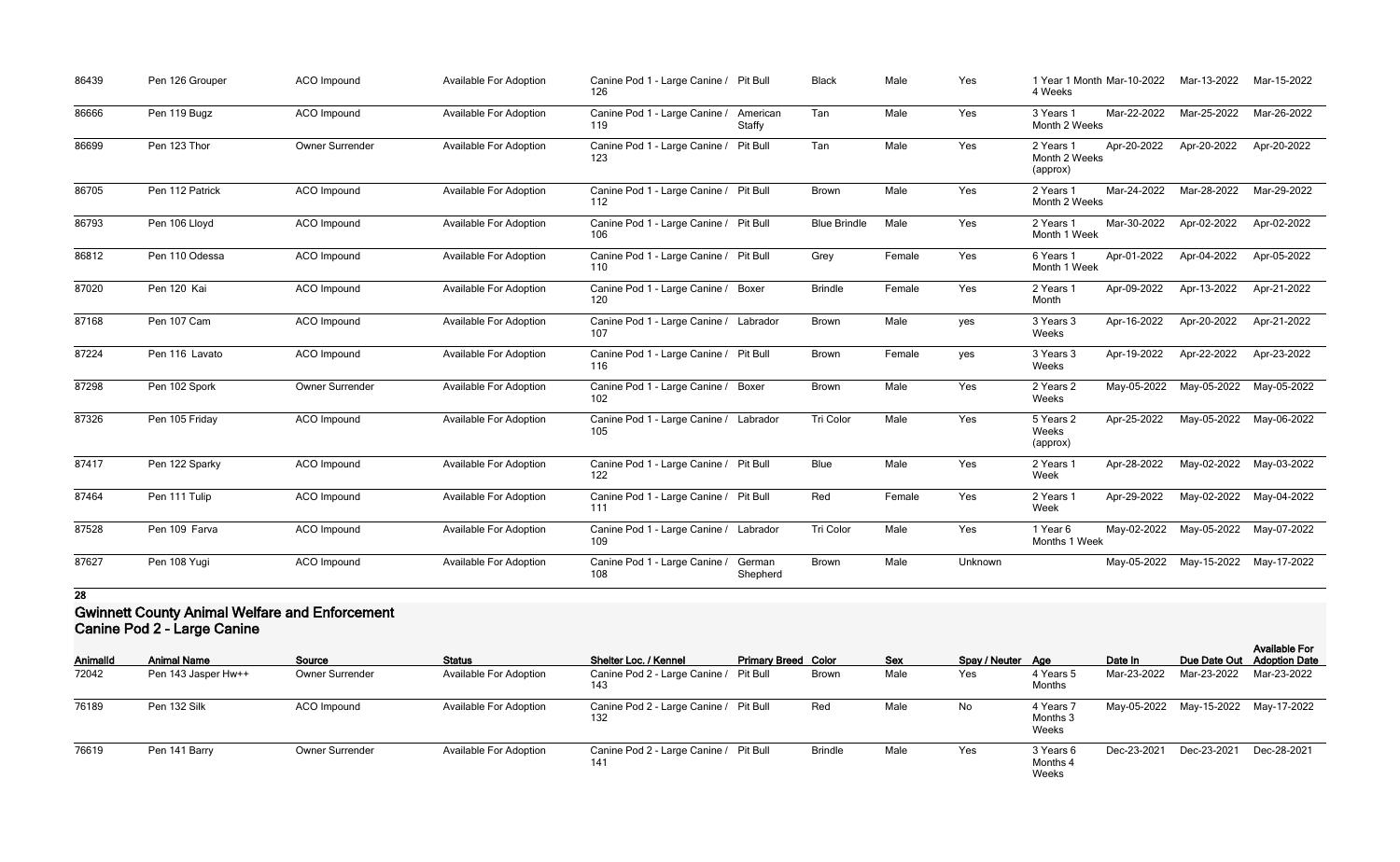|       |                     |                        |                                          |                                                           |                      |        |     | (approx)                                                  |             |             |
|-------|---------------------|------------------------|------------------------------------------|-----------------------------------------------------------|----------------------|--------|-----|-----------------------------------------------------------|-------------|-------------|
| 77752 | Pen 155c Abby       | <b>Owner Surrender</b> | Available For Adoption                   | Canine Pod 2 - Large Canine /<br>Shepherd<br>155          | <b>Brindle</b>       | Female | Yes | Feb-18-2022<br>2 Years 10<br>Months 3<br>Weeks            | Feb-18-2022 |             |
| 82276 | Pen 149c Jack       | Owner Surrender        | <b>Available For Adoption</b>            | Canine Pod 2 - Large Canine / Labrador<br>149             | White                | Male   | Yes | Jan-22-2022<br>2 Years 8<br>Months 4<br>Weeks<br>(approx) | Jan-22-2022 | Jan-22-2022 |
| 83218 | Pen 136c Paris      | <b>Owner Surrender</b> | Available For Adoption                   | Canine Pod 2 - Large Canine / Labrador<br>136             | Tan                  | Female | Yes | Jan-03-2022<br>8 Years 7<br>Months 2<br>Weeks<br>(approx) | Jan-13-2022 |             |
| 85787 | Pen 153c Jonah      | <b>ACO</b> Impound     | Available For Adoption                   | Canine Pod 2 - Large Canine / Pit Bull<br>153             | Red                  | Male   | Yes | Feb-03-2022<br>2 Years 3<br>Months 1 Week                 | Feb-12-2022 | Feb-18-2022 |
| 85846 | Pen 138 Diego Tx    | <b>ACO</b> Impound     | Available For Adoption                   | Canine Pod 2 - Large Canine / Pit Bull<br>138             | Brown                | Male   | Yes | Feb-07-2022<br>1 Year 9<br>Months                         | Feb-10-2022 | Feb-12-2022 |
| 86088 | Pen 134 Teddy       | ACO Impound            | Available For Adoption                   | Canine Pod 2 - Large Canine / Pit Bull<br>134             | Tan                  | Male   | Yes | Feb-20-2022<br>1 Year 2<br>Months 3<br>Weeks<br>(approx)  | Feb-20-2022 | Feb-23-2022 |
| 86113 | Pen 147 Tatum       | <b>ACO</b> Impound     | Available For Adoption                   | Canine Pod 2 - Large Canine / Labrador<br>147             | <b>Black</b>         | Male   | Yes | Feb-22-2022<br>2 Years 2<br>Months 2<br>Weeks             | Feb-25-2022 | Feb-26-2022 |
| 86114 | Pen 150 Bosco Hw Tx | Transfer In            | Available For Adoption                   | Canine Pod 2 - Large Canine / Pit Bull<br>150             | <b>Brown</b>         | Male   | Yes | Feb-22-2022<br>5 Years 2<br>Months 2<br>Weeks             | Feb-22-2022 | Feb-26-2022 |
| 86115 | Pen 148 Rhino       | <b>ACO Impound</b>     | Available For Adoption                   | Canine Pod 2 - Large Canine / Pit Bull<br>148             | <b>Brindle</b>       | Male   | Yes | Feb-22-2022<br>3 Years 2<br>Months 2<br>Weeks             | Feb-25-2022 | Feb-26-2022 |
| 86139 | Pen 130c Carlton    | <b>ACO</b> Impound     | Available For Adoption                   | Canine Pod 2 - Large Canine /<br>Pit Bull<br>130          | <b>Brindle</b>       | Male   | yes | Feb-23-2022<br>5 Years 2<br>Months 2<br>Weeks             | Feb-26-2022 | Feb-28-2022 |
| 86263 | Pen 131 Oakley      | ACO Impound            | Available For Adoption                   | Canine Pod 2 - Large Canine / Pit Bull<br>131             | <b>Black</b>         | Male   | Yes | Mar-01-2022<br>1 Year 8<br>Months 1 Week                  | Mar-04-2022 | Mar-05-2022 |
| 86400 | Pen 135c Bernard    | ACO Impound            | Available For Adoption                   | Canine Pod 2 - Large Canine / Pit Bull<br>135             | <b>Black Brindle</b> | Male   | Yes | Mar-08-2022<br>2 Years 2<br>Months                        | Mar-11-2022 | Mar-12-2022 |
| 86739 | Pen 133c Blanco     | Owner Surrender        | <b>Awaiting Behavioral</b><br>Assessment | Canine Pod 2 - Large Canine / Siberian Husky White<br>133 |                      | Male   | Yes | Apr-18-2022<br>2 Years 1<br>Month 2 Weeks                 | Apr-28-2022 |             |
| 86788 | Pen 151 Wagner      | ACO Impound            | Available For Adoption                   | Canine Pod 2 - Large Canine / Pit Bull<br>151             | <b>Black</b>         | Male   | Yes | Mar-30-2022<br>1 Year 7<br>Months 1 Week                  | Apr-10-2022 | Apr-11-2022 |
| 86884 | Pen 142c Roxie      | ACO Impound            | Available For Adoption                   | Canine Pod 2 - Large Canine / Labrador<br>142             | <b>Black</b>         | Female | yes | Apr-05-2022<br>4 Years 1<br>Month                         | Apr-08-2022 | Apr-09-2022 |
| 86996 | Pen 144d Pretzel    | ACO Impound            | <b>Awaiting Behavioral</b><br>Assessment | Canine Pod 2 - Large Canine / Pit Bull<br>144             | Brown                | Male   | No  | Apr-08-2022<br>2 Years 1<br>Month                         | Apr-11-2022 |             |
| 87101 | Pen 129 Tank        | ACO Impound            | Available For Adoption                   | Canine Pod 2 - Large Canine / Pit Bull<br>129             | <b>Black</b>         | Male   | Yes | Apr-13-2022<br>4 Years 4<br>Weeks                         | Apr-16-2022 | Apr-18-2022 |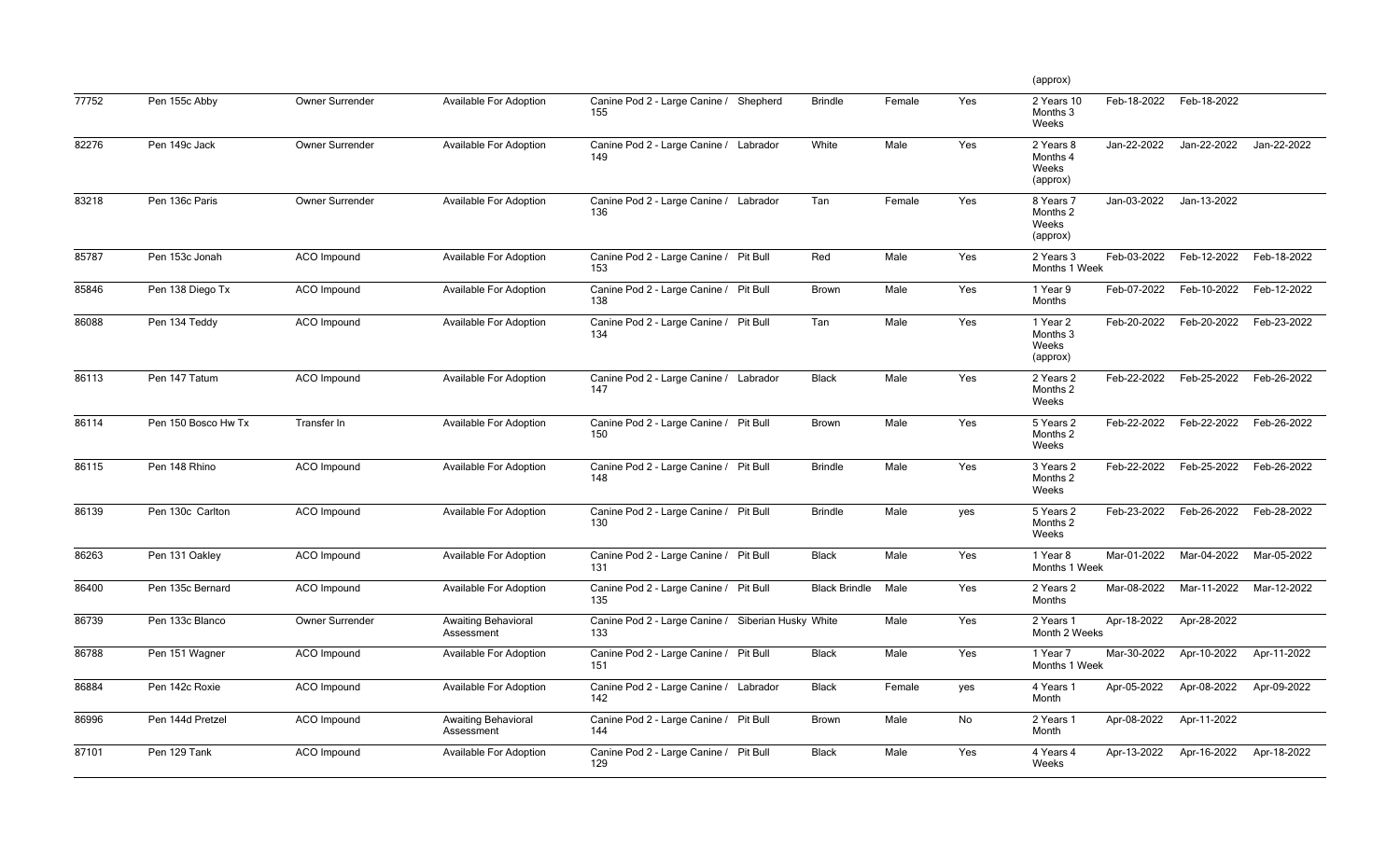| 87203 | Pen 128c Anemone    | ACO Impound        | <b>Available For Adoption</b> | Canine Pod 2 - Large Canine / Pit Bull<br>128 |                     | <b>Brown</b>                | Female | Yes | 3 Years 3<br>Weeks        | Apr-18-2022 | Apr-21-2022 | Apr-22-2022 |
|-------|---------------------|--------------------|-------------------------------|-----------------------------------------------|---------------------|-----------------------------|--------|-----|---------------------------|-------------|-------------|-------------|
| 87311 | Pen 139 Colander    | ACO Impound        | <b>Available For Adoption</b> | Canine Pod 2 - Large Canine / Pit Bull<br>139 |                     | <b>Brown Brindle Female</b> |        | Yes | 3 Years 2<br>Weeks        | Apr-24-2022 | Apr-28-2022 | Apr-29-2022 |
| 87317 | Pen 146 Elijah      | ACO Impound        | <b>Available For Adoption</b> | Canine Pod 2 - Large Canine / Labrador<br>146 |                     | <b>Brown</b>                | Male   | Yes | 2 Years 2<br>Weeks        | Apr-25-2022 | Apr-28-2022 | Apr-28-2022 |
| 87465 | Pen 137c Fettuccini | <b>ACO</b> Impound | <b>Available For Adoption</b> | Canine Pod 2 - Large Canine /<br>137          | German<br>Shepherd  | <b>Black</b>                | Male   | Yes | 5 Years 1<br>Week         | Apr-29-2022 | May-03-2022 | May-04-2022 |
| 87490 | Pen 140 Keanu       | ACO Impound        | <b>Available For Adoption</b> | Canine Pod 2 - Large Canine / Pit Bull<br>140 |                     | Grey                        | Male   | Yes | 1 Year 6<br>Months 1 Week | Apr-30-2022 | May-03-2022 | May-04-2022 |
| 87552 | Pen 145 Dice        | <b>ACO</b> Impound | <b>Available For Adoption</b> | Canine Pod 2 - Large Canine / Boxer<br>145    |                     | White                       | Male   | Yes | 3 Years 1<br>Week         | May-03-2022 | May-06-2022 | May-07-2022 |
| 87594 | Pen 154c Marigold   | ACO Impound        | <b>Available For Adoption</b> | Canine Pod 2 - Large Canine /<br>154          | Belgian<br>Malinois | <b>Brown</b>                | Female | Yes | 2 Years 1<br>Week         | May-04-2022 | May-07-2022 | May-09-2022 |

## **Gwinnett County Animal Welfare and Enforcement Canine Pod 3 - Medium Canine**

| <b>AnimalId</b> | <b>Animal Name</b>  | Source             | <b>Status</b>                 | Shelter Loc. / Kennel                        | <b>Primary Breed Color</b>  |                | <b>Sex</b> | Spay / Neuter Age |                                            | Date In     | Due Date Out | <b>Available For</b><br><b>Adoption Date</b> |
|-----------------|---------------------|--------------------|-------------------------------|----------------------------------------------|-----------------------------|----------------|------------|-------------------|--------------------------------------------|-------------|--------------|----------------------------------------------|
| 53221           | Pen 164 Otto        | Owner Surrender    | <b>Available For Adoption</b> | Canine Pod 3 - Medium<br>Canine / 164        | Pit Bull                    | <b>Blue</b>    | Male       | Yes               | 7 Years 6<br>Months 3<br>Weeks<br>(approx) | Mar-30-2022 | Mar-30-2022  | Mar-30-2022                                  |
| 59856           | Pen 161 Montana     | <b>ACO</b> Impound | <b>Available For Adoption</b> | Canine Pod 3 - Medium<br>Canine / 161        | Pit Bull                    | Brown          | Male       | Yes               | 6 Years 4<br>Months                        | Apr-25-2022 | Apr-25-2022  | Apr-28-2022                                  |
| 76620           | Pen 179 Cali        | Owner Surrender    | <b>Available For Adoption</b> | Canine Pod 3 - Medium<br>Canine / 179        | Pit Bull                    | Grey           | Female     | Yes               | 6 Years 7<br>Months<br>(approx)            | Dec-23-2021 | Dec-23-2021  | Dec-28-2021                                  |
| 80775           | Pen 162 Cary        | <b>ACO</b> Impound | <b>Available For Adoption</b> | Canine Pod 3 - Medium<br>Canine / 162        | Pit Bull                    | <b>Black</b>   | Female     | Yes               | 1 Year 10<br>Months 3<br>Weeks             | Oct-25-2021 | Nov-04-2021  | Nov-04-2021                                  |
| 81840           | Pen 178c Luna       | Owner Surrender    | <b>Available For Adoption</b> | Canine Pod 3 - Medium<br><b>Canine / 178</b> | Labrador                    | <b>Brindle</b> | Female     | Yes               | 2 Years 3<br>Months 2<br>Weeks             | Apr-07-2022 | Apr-16-2022  | Apr-18-2022                                  |
| 85122           | Pen 158c Bell       | Owner Surrender    | <b>Available For Adoption</b> | Canine Pod 3 - Medium<br>Canine / 158        | Pit Bull                    | Slate          | Female     | Yes               | 2 Years 4<br>Months 2<br>Weeks             | Feb-18-2022 | Feb-18-2022  | Feb-18-2022                                  |
| 85147           | Pen 176 Mcfly Hw Tx | <b>ACO</b> Impound | <b>Available For Adoption</b> | Canine Pod 3 - Medium<br>Canine / 176        | Pit Bull                    | White          | Male       | Yes               | 1 Year 10<br>Months 2<br>Weeks             | Dec-23-2021 | Dec-28-2021  | Dec-30-2021                                  |
| 85256           | Pen 170c Linus      | ACO Impound        | <b>Available For Adoption</b> | Canine Pod 3 - Medium<br>Canine / 170        | Pit Bull                    | <b>Black</b>   | Male       | Yes               | 2 Years 4<br>Months 1 Week                 | Dec-31-2021 | Jan-05-2022  | Jan-06-2022                                  |
| 85370           | Pen 168c Blue       | ACO Impound        | <b>Available For Adoption</b> | Canine Pod 3 - Medium<br><b>Canine / 168</b> | American Pit<br><b>Bull</b> | White          | Male       | Yes               | 2 Years 4<br>Months                        | Mar-14-2022 | Mar-24-2022  | Mar-24-2022                                  |
| 85405           | Pen 177 Oreo Hwtx   | <b>ACO</b> Impound | <b>Available For Adoption</b> | Canine Pod 3 - Medium<br>Canine / 177        | Pit Bull                    | <b>Black</b>   | Female     | Yes               | 2 Years 4<br>Months                        | Jan-10-2022 | Jan-20-2022  | Jan-21-2022                                  |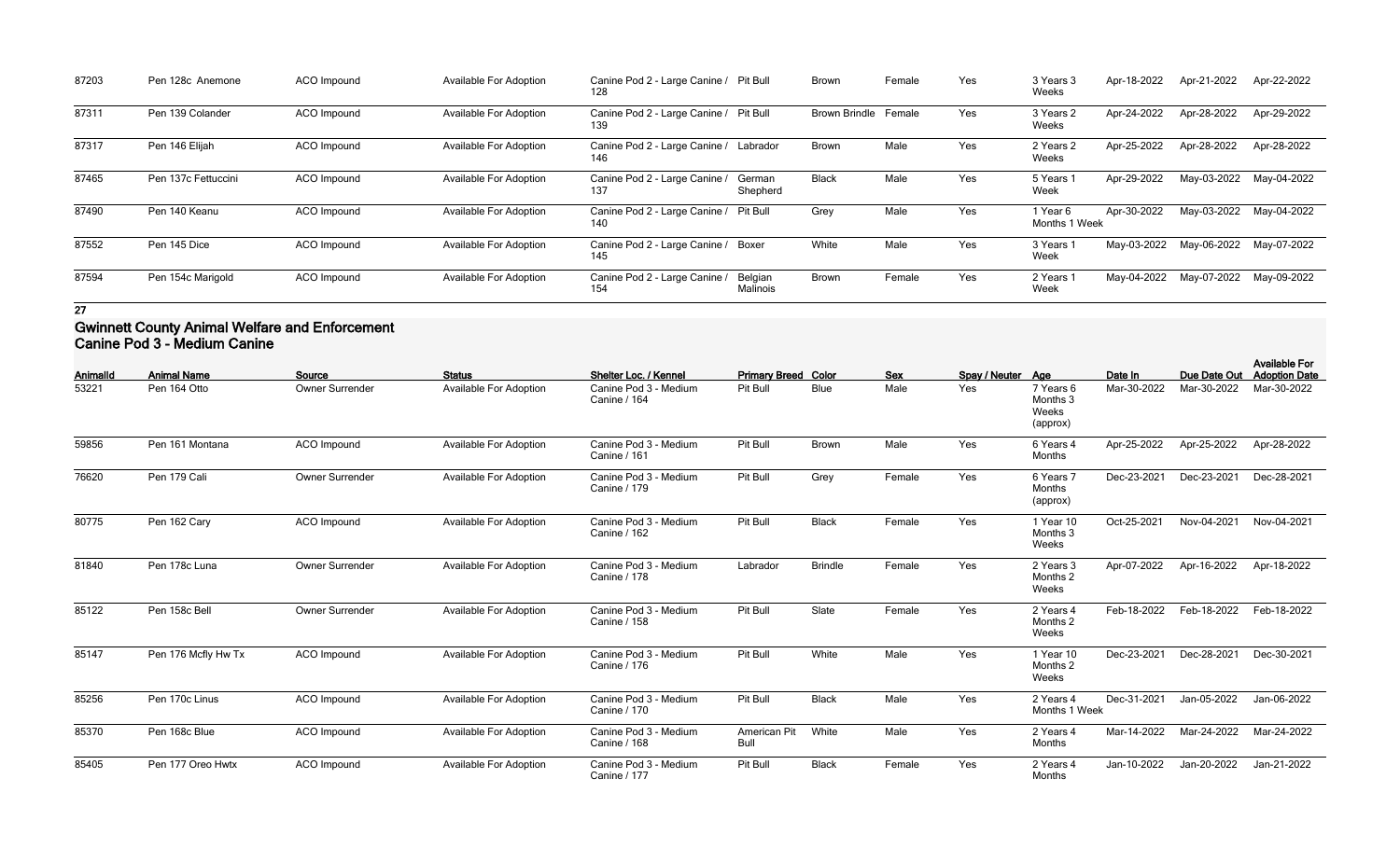| 85466 | Pen 181c Boss                                         | Owner Surrender    | Available For Adoption                   | Canine Pod 3 - Medium<br>Canine / 181        | English<br>Foxhound  | Tri Color                 | Male   | Yes | Jan-13-2022<br>4 Years 3<br>Months 4<br>Weeks         | Jan-13-2022                         | Jan-14-2022 |
|-------|-------------------------------------------------------|--------------------|------------------------------------------|----------------------------------------------|----------------------|---------------------------|--------|-----|-------------------------------------------------------|-------------------------------------|-------------|
| 85687 | Pen 182 Sasha                                         | <b>ACO</b> Impound | <b>Available For Adoption</b>            | Canine Pod 3 - Medium<br>Canine / 182        | Pit Bull             | Brown Brindle Female      |        | yes | Jan-29-2022<br>1 Year 9<br>Months 1 Week              | Feb-02-2022                         | Feb-03-2022 |
| 85802 | Pen 175c Churizo                                      | <b>ACO</b> Impound | <b>Available For Adoption</b>            | Canine Pod 3 - Medium<br><b>Canine / 175</b> | Pit Bull             | <b>Brown Brindle Male</b> |        | Yes | Feb-04-2022<br>4 Years 3<br>Months 1 Week<br>(approx) | Feb-08-2022                         | Feb-09-2022 |
| 86084 | Pen 173c Orca                                         | <b>ACO</b> Impound | <b>Available For Adoption</b>            | Canine Pod 3 - Medium<br><b>Canine / 173</b> | Pit Bull             | <b>Brown Brindle Male</b> |        | Yes | Feb-19-2022<br>4 Years 2<br>Months 3<br>Weeks         | Feb-24-2022                         | Feb-25-2022 |
| 86257 | Pen 167c Ciara                                        | <b>ACO</b> Impound | <b>Available For Adoption</b>            | Canine Pod 3 - Medium<br><b>Canine / 167</b> | Pit Bull             | <b>Brown</b>              | Female | Yes | Mar-01-2022<br>2 Years 2<br>Months 1 Week             | Mar-04-2022                         | Mar-05-2022 |
| 86317 | Pen 183 Blossom Hwtx                                  | <b>ACO</b> Impound | <b>Available For Adoption</b>            | Canine Pod 3 - Medium<br>Canine / 183        | Pit Bull             | Grey                      | Female | Yes | Mar-04-2022<br>2 Years 2<br>Months 1 Week<br>(approx) | Mar-14-2022                         |             |
| 86712 | Pen 159 Sarina                                        | Owner Surrender    | <b>Available For Adoption</b>            | Canine Pod 3 - Medium<br>Canine / 159        | Terrier              | White                     | Female | Yes | 1 Year 1 Month May-10-2022<br>2 Weeks<br>(approx)     | May-10-2022                         | Apr-18-2022 |
| 86781 | Pen 165 Midori                                        | <b>ACO</b> Impound | <b>Available For Adoption</b>            | Canine Pod 3 - Medium<br>Canine / 165        | <b>Blue Heeler</b>   | <b>Brown</b>              | Female | Yes | Mar-29-2022<br>2 Years 1<br>Month 1 Week              | Apr-01-2022                         | Apr-02-2022 |
| 86883 | Pen 156 Heyoo                                         | Owner Surrender    | <b>Available For Adoption</b>            | Canine Pod 3 - Medium<br><b>Canine / 156</b> | <b>Border Collie</b> | <b>Black</b>              | Male   | Yes | 1 Year 1 Month Apr-13-2022                            | Apr-13-2022                         | Apr-09-2022 |
| 86918 | Pen 163 Fez                                           | <b>ACO</b> Impound | <b>Available For Adoption</b>            | Canine Pod 3 - Medium<br>Canine / 163        | Pit Bull             | <b>Black</b>              | Male   | Yes | Apr-06-2022<br>2 Years 1<br>Month                     | Apr-09-2022                         | Apr-11-2022 |
| 87021 | Pen 172 Orion                                         | <b>ACO</b> Impound | <b>Available For Adoption</b>            | Canine Pod 3 - Medium<br>Canine / 172        | Pit Bull             | Grey                      | Male   | Yes | Apr-09-2022<br>3 Years 1<br>Month                     | Apr-13-2022                         | Apr-14-2022 |
| 87044 | Pen 160c Tsunami                                      | <b>ACO</b> Impound | <b>Awaiting Behavioral</b><br>Assessment | Canine Pod 3 - Medium<br><b>Canine / 160</b> | Shiba Inu            | Cream                     | Male   | Yes | Apr-11-2022<br>4 Years 1<br>Month                     | Apr-14-2022                         | Apr-15-2022 |
| 87146 | Pen 166 Duke                                          | Owner Surrender    | Available For Adoption                   | Canine Pod 3 - Medium<br><b>Canine / 166</b> | Pit Bull             | <b>Brown</b>              | Male   | Yes | 5 Years 3<br>Apr-28-2022<br>Weeks<br>(approx)         | Apr-28-2022                         | Apr-19-2022 |
| 87468 | Pen 157 Petal                                         | Owner Surrender    | <b>Available For Adoption</b>            | Canine Pod 3 - Medium<br>Canine / 157        | Shepherd             | <b>Black</b>              | Female | Yes | Apr-29-2022<br>2 Years 1<br>Week                      | Apr-29-2022                         | May-02-2022 |
| 87509 | Pen 171 Passion                                       | <b>ACO</b> Impound | <b>Available For Adoption</b>            | Canine Pod 3 - Medium<br><b>Canine / 171</b> | Pit Bull             | <b>Black</b>              | Female | Yes | 11 Months 1<br>Week                                   | May-01-2022 May-06-2022             | May-09-2022 |
| 87565 | Pen 174 Hart                                          | <b>ACO</b> Impound | <b>Available For Adoption</b>            | Canine Pod 3 - Medium<br><b>Canine / 174</b> | Pit Bull             | <b>Brindle</b>            | Male   | Yes | 5 Years 1<br>Week                                     | May-03-2022 May-06-2022             | May-07-2022 |
| 87728 | Pen 169 Catalina                                      | <b>ACO</b> Impound | <b>Available For Adoption</b>            | Canine Pod 3 - Medium<br><b>Canine / 169</b> | Golden<br>Retriever  | Gold                      | Female | No  | 8 Months                                              | May-09-2022 May-12-2022 May-13-2022 |             |
| 27    |                                                       |                    |                                          |                                              |                      |                           |        |     |                                                       |                                     |             |
|       | <b>Gwinnett County Animal Welfare and Enforcement</b> |                    |                                          |                                              |                      |                           |        |     |                                                       |                                     |             |

**Canine Pod 4 - Large Puppy**

**AnimalId Animal Name Source Status Shelter Loc. / Kennel Primary Breed Color Sex Spay / Neuter Age Date In Due Date Out**

|                   |         | <b>Available For</b>       |
|-------------------|---------|----------------------------|
| Spay / Neuter Age | Date In | Due Date Out Adoption Date |
|                   |         |                            |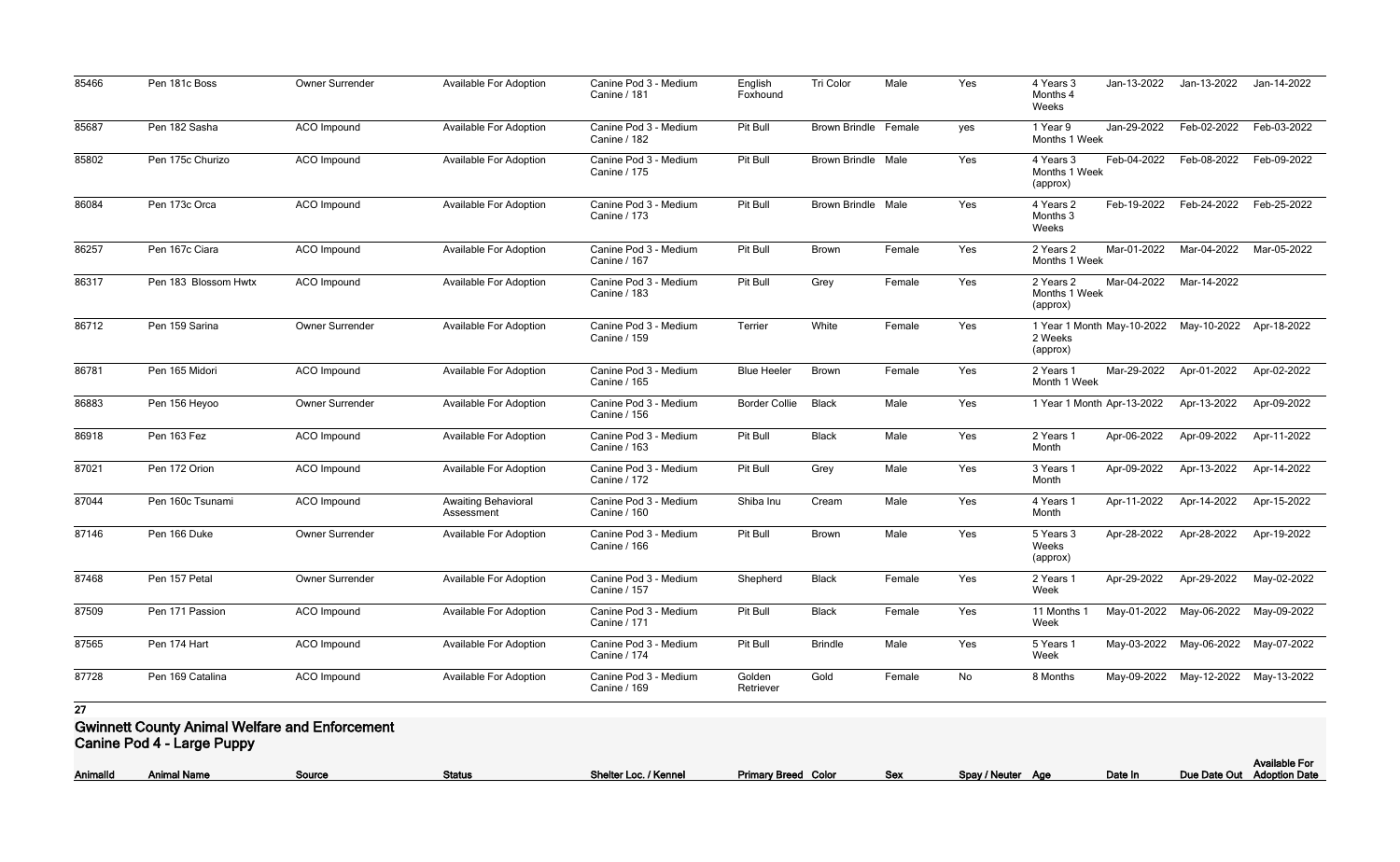| 67690 | Pen 193 Lucky Hw + | <b>ACO</b> Impound | <b>Available For Adoption</b> | Canine Pod 4 - Large Puppy /<br>193 | Pit Bull                             | <b>Black</b>         | Male   | Yes | 3 Years 10<br>Months 4<br>Weeks        | Mar-27-2022 | Mar-27-2022 | Mar-31-2022 |
|-------|--------------------|--------------------|-------------------------------|-------------------------------------|--------------------------------------|----------------------|--------|-----|----------------------------------------|-------------|-------------|-------------|
| 82773 | Pen 196c Maggie    | Owner Surrender    | <b>Available For Adoption</b> | Canine Pod 4 - Large Puppy /<br>196 | German<br>Shorthaired<br>Pointer     | White                | Female | Yes | 8 Years 8<br>Months 1 Week             | Feb-03-2022 | Feb-03-2022 | Feb-03-2022 |
| 86394 | Pen 186 Carin      | ACO Impound        | <b>Available For Adoption</b> | Canine Pod 4 - Large Puppy /<br>186 | Pit Bull                             | Red                  | Female | Yes | 4 Years 2<br>Months                    | Mar-08-2022 | Mar-09-2022 | Mar-09-2022 |
| 86572 | Pen 194 Smiley     | <b>ACO</b> Impound | <b>Available For Adoption</b> | Canine Pod 4 - Large Puppy /<br>194 | Labrador                             | <b>Black</b>         | Female | Yes | 3 Years 1<br>Month 2 Weeks<br>(approx) | Mar-18-2022 | Mar-21-2022 | Mar-22-2022 |
| 86588 | Pen 185 Chocolate  | ACO Impound        | <b>Available For Adoption</b> | Canine Pod 4 - Large Puppy /<br>185 | Staffordshire<br><b>Bull Terrier</b> | Brown                | Female | Yes | 1 Year 1 Month Mar-19-2022<br>3 Weeks  |             | Apr-09-2022 |             |
| 86827 | Pen 191 Bamboo     | ACO Impound        | <b>Available For Adoption</b> | Canine Pod 4 - Large Puppy /<br>191 | Shepherd                             | Tan                  | Female | Yes | 1 Year 1 Month Apr-01-2022<br>1 Week   |             | Apr-11-2022 | Apr-12-2022 |
| 86896 | 188c Granola Hw++  | <b>ACO</b> Impound | <b>Available For Adoption</b> | Canine Pod 4 - Large Puppy /<br>188 | Pit Bull                             | Brown                | Male   | Yes | 3 Years 1<br>Month                     | Apr-05-2022 | Apr-08-2022 | Apr-09-2022 |
| 87060 | Pen 195 Ghost      | ACO Impound        | <b>Available For Adoption</b> | Canine Pod 4 - Large Puppy /<br>195 | American<br><b>Bulldog</b>           | White                | Male   | Yes | 1 Year 4<br>Weeks                      | Apr-22-2022 | Apr-25-2022 | Apr-25-2022 |
| 87177 | Pen 184 Gretel     | ACO Impound        | <b>Available For Adoption</b> | Canine Pod 4 - Large Puppy /<br>184 | Australian<br>Cattledog              | Red                  | Female | Yes | 1 Year 3<br>Weeks                      | Apr-16-2022 | Apr-20-2022 | Apr-21-2022 |
| 87258 | Pen 190 Shadow     | ACO Impound        | <b>Available For Adoption</b> | Canine Pod 4 - Large Puppy /<br>190 | Labrador                             | <b>Brown Brindle</b> | Female | Yes | 6 Years 2<br>Weeks<br>(approx)         | Apr-21-2022 | May-01-2022 | May-03-2022 |
| 87555 | Pen 192 Amy        | ACO Impound        | <b>Available For Adoption</b> | Canine Pod 4 - Large Puppy /<br>192 | Labrador                             | <b>Black</b>         | Female | Yes | 1 Year 6<br>Months                     | May-03-2022 | May-06-2022 | May-07-2022 |
| 87567 | Pen 197 Rock       | ACO Impound        | <b>Available For Adoption</b> | Canine Pod 4 - Large Puppy /<br>197 | Pit Bull                             | Brown                | Male   | Yes | 6 Years                                | May-03-2022 | May-06-2022 | May-07-2022 |
| 87614 | 187 Citrus         | <b>ACO</b> Impound | <b>Available For Adoption</b> | Canine Pod 4 - Large Puppy /<br>187 | Siberian Husky Brown                 |                      | Female | Yes | 1 Year 5<br>Months 1 Week<br>(approx)  | May-04-2022 | May-07-2022 | May-09-2022 |
| 87657 | Pen 189 Rick       | ACO Impound        | <b>Available For Adoption</b> | Canine Pod 4 - Large Puppy /<br>189 | Pit Bull                             | <b>Tiger Brindle</b> | Male   | yes | 11 Months<br>(approx)                  | May-06-2022 | May-09-2022 | May-10-2022 |

## **Gwinnett County Animal Welfare and Enforcement Canine Pod 4 - Large Puppy Annex**

| <b>AnimalId</b> | <b>Animal Name</b>    | Source             | <b>Status</b>                 | <b>Shelter Loc. / Kennel</b>              | <b>Primary Breed Color</b> |                | <b>Sex</b> | Spay / Neuter Age |                                | Date In     | Due Date Out | <b>Available For</b><br><b>Adoption Date</b> |
|-----------------|-----------------------|--------------------|-------------------------------|-------------------------------------------|----------------------------|----------------|------------|-------------------|--------------------------------|-------------|--------------|----------------------------------------------|
| 84346           | Pen 203c Alex Trebark | ACO Impound        | <b>Available For Adoption</b> | Canine Pod 4 - Large Puppy<br>Annex / 203 | Pit Bull                   | <b>Black</b>   | Male       | Yes               | 3 Years 5<br>Months 3<br>Weeks | Nov-10-2021 | Nov-15-2021  | Nov-16-2021                                  |
| 85865           | Pen 202c Little       | <b>ACO</b> Impound | <b>Available For Adoption</b> | Canine Pod 4 - Large Puppy<br>Annex / 202 | Pit Bull                   | <b>Black</b>   | Male       | Yes               | 1 Year 3<br>Months             | Apr-04-2022 | Apr-04-2022  | Apr-18-2022                                  |
| 86015           | Pen 208 Beau Hwtx     | ACO Impound        | <b>Available For Adoption</b> | Canine Pod 4 - Large Puppy<br>Annex / 208 | Labrador                   | <b>Brindle</b> | Male       | Yes               | 2 Years 2<br>Months 3<br>Weeks | Feb-15-2022 | Feb-18-2022  | Feb-23-2022                                  |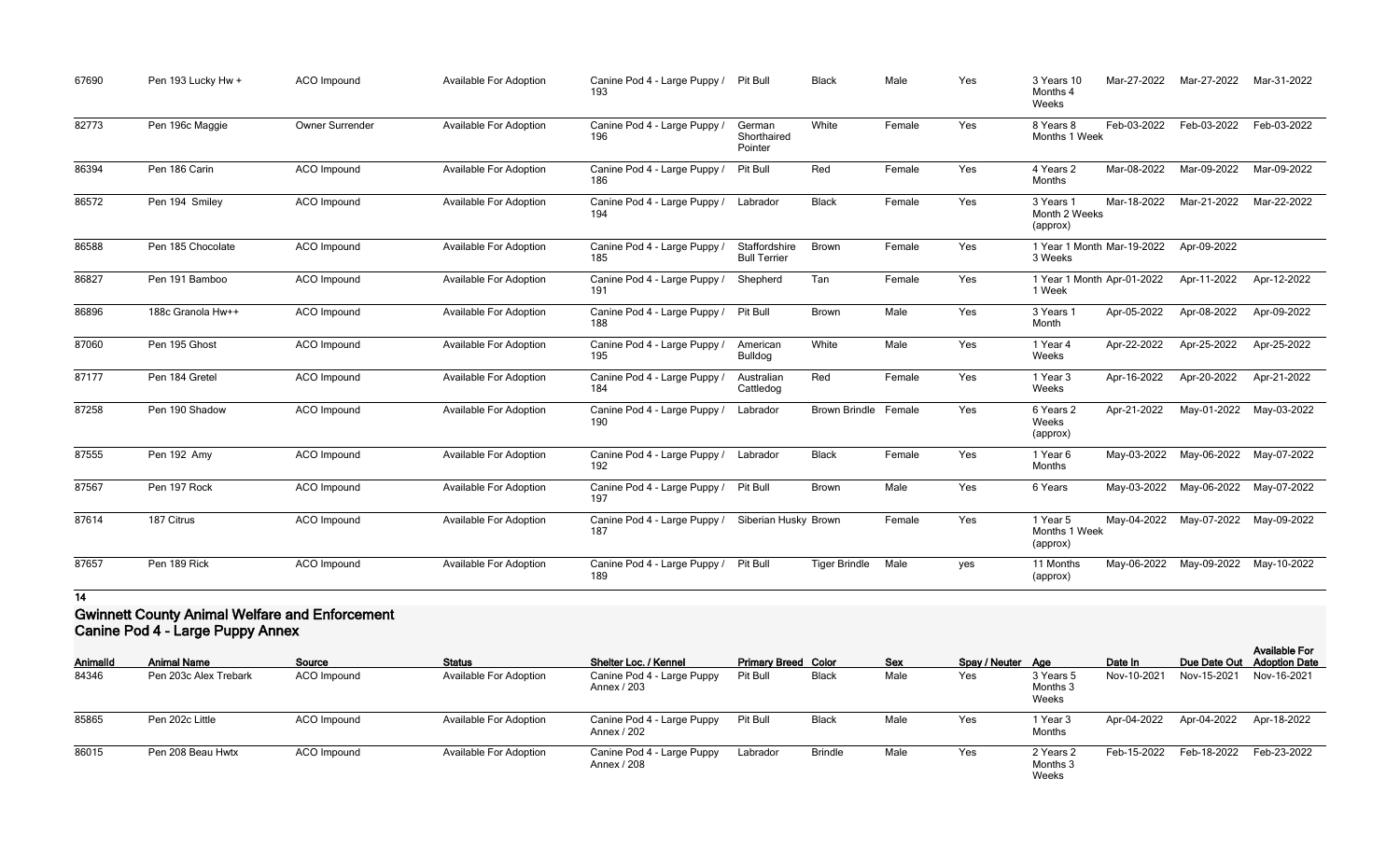| 86324 | Pen 199 Celia Hw Tx                | ACO Impound            | <b>Available For Adoption</b>                           | Canine Pod 4 - Large Puppy<br>Annex / 199 | Pit Bull           | Grey                      | Female | Yes | 3 Years 2<br>Months                    | Mar-04-2022 | Mar-14-2022 | Apr-14-2022 |
|-------|------------------------------------|------------------------|---------------------------------------------------------|-------------------------------------------|--------------------|---------------------------|--------|-----|----------------------------------------|-------------|-------------|-------------|
| 86525 | Pen 206c Honey                     | Owner Surrender        | <b>Available For Adoption</b>                           | Canine Pod 4 - Large Puppy<br>Annex / 206 | Pointer            | White                     | Female | Yes | 2 Years 1<br>Month 3 Weeks             | Apr-04-2022 | Apr-04-2022 | Apr-04-2022 |
| 86550 | Pen 209 Honey Bun                  | Owner Surrender        | <b>Available For Adoption</b>                           | Canine Pod 4 - Large Puppy<br>Annex / 209 | Pit Bull           | Brown                     | Female | Yes | 2 Years 1<br>Month 3 Weeks<br>(approx) | Mar-26-2022 | Mar-26-2022 | Mar-26-2022 |
| 86764 | Pen 205 Charleston (hw<br>Treated) | <b>ACO</b> Impound     | <b>Available For Adoption</b>                           | Canine Pod 4 - Large Puppy<br>Annex / 205 | Pit Bull           | <b>Black Brown</b>        | Male   | Yes | 2 Years 1<br>Month 1 Week              | Mar-28-2022 | Mar-31-2022 | Apr-02-2022 |
| 87176 | Pen 211 Hansel                     | ACO Impound            | <b>Available For Adoption</b>                           | Canine Pod 4 - Large Puppy<br>Annex / 211 | <b>Blue Heeler</b> | <b>Brown</b>              | Male   | Yes | 1 Year 3<br>Weeks                      | Apr-16-2022 | Apr-20-2022 | Apr-21-2022 |
| 87357 | Pen 201 Heist                      | <b>Owner Surrender</b> | <b>Available For Adoption</b>                           | Canine Pod 4 - Large Puppy<br>Annex / 201 | Pit Bull           | <b>Brown</b>              | Male   | Yes | 5 Years 2<br>Weeks                     | Apr-27-2022 | Apr-27-2022 | Apr-27-2022 |
| 87416 | Pen 198 Gabriel                    | ACO Impound            | <b>Available For Adoption</b>                           | Canine Pod 4 - Large Puppy<br>Annex / 198 | Pit Bull           | <b>Brindle</b>            | Male   | Yes | 3 Years 1<br>Week                      | Apr-28-2022 | May-02-2022 | May-03-2022 |
| 87467 | Pen 210c Clover                    | <b>ACO</b> Impound     | <b>Available For Adoption</b>                           | Canine Pod 4 - Large Puppy<br>Annex / 210 | Pit Bull           | <b>Brindle</b>            | Female | Yes | 2 Years 1<br>Week                      | Apr-29-2022 | May-02-2022 | May-03-2022 |
| 87562 | Pen 207 Poppy                      | ACO Impound            | <b>Available For Adoption</b>                           | Canine Pod 4 - Large Puppy<br>Annex / 207 | Pit Bull           | <b>Brown Brindle Male</b> |        | Yes | 4 Years                                | May-03-2022 | May-06-2022 | May-07-2022 |
| 87595 | Pen 204 Clout                      | <b>ACO</b> Impound     | <b>Available For Adoption</b>                           | Canine Pod 4 - Large Puppy<br>Annex / 204 | Pit Bull           | Red                       | Male   | No  | 1 Year 1 Week May-04-2022              |             | May-14-2022 | May-16-2022 |
| 87679 | Pen 200 Sully                      | ACO Impound            | Available for Adoption -<br><b>Awaiting Spay/Neuter</b> | Canine Pod 4 - Large Puppy<br>Annex / 200 | Labrador           | <b>Black</b>              | Female | No  | 6 Months                               | May-07-2022 | May-11-2022 | May-12-2022 |

## **Gwinnett County Animal Welfare and Enforcement Canine Pod 5 - Small Puppy**

| <b>AnimalId</b><br>87616 | <b>Animal Name</b><br>Pen 212 | Source<br><b>ACO</b> Impound | <b>Status</b><br><b>Available For Adoption</b> | Shelter Loc. / Kennel<br>Canine Pod 5 - Small Puppy /<br>212 | <b>Primary Breed Color</b><br>Chihuahua | <b>Black</b> | <b>Sex</b><br>Female | Spay / Neuter Age<br>yes | 7 Years              | Date In<br>May-04-2022 | Due Date Out<br>May-09-2022         | <b>Available For</b><br><b>Adoption Date</b><br>May-11-2022 |
|--------------------------|-------------------------------|------------------------------|------------------------------------------------|--------------------------------------------------------------|-----------------------------------------|--------------|----------------------|--------------------------|----------------------|------------------------|-------------------------------------|-------------------------------------------------------------|
| 87670                    | Pen 219c                      | ACO Impound                  | <b>Available For Adoption</b>                  | Canine Pod 5 - Small Puppy /<br>219                          | Maltese                                 | Cream        | Female               | Yes                      | 7 Years              |                        | May-07-2022 May-10-2022             | May-11-2022                                                 |
| 87708                    | Pen 229 Murphy                | ACO Impound                  | <b>Available For Adoption</b>                  | Canine Pod 5 - Small Puppy /<br>229                          | Yorkshire<br>Terrier                    | <b>Brown</b> | Male                 | No                       | 6 Years              |                        | May-09-2022 May-12-2022             | May-13-2022                                                 |
| 87718                    | Pen 221 Heely                 | <b>ACO</b> Impound           | <b>Available For Adoption</b>                  | Canine Pod 5 - Small Puppy /<br>221                          | Long Hair<br>Chihuahua                  | Tri Color    | Female               | No                       | 3 Years<br>(approx)  |                        | May-09-2022 May-12-2022 May-13-2022 |                                                             |
| 87757                    | Pen 223 Caboose               | ACO Impound                  | <b>Available For Adoption</b>                  | Canine Pod 5 - Small Puppy /<br>223                          | Chihuahua                               | Brown        | Male                 | No                       | 4 Months<br>(approx) |                        | May-10-2022 May-13-2022             | May-14-2022                                                 |

**5**

## **Gwinnett County Animal Welfare and Enforcement**

**Canine Pod 5 - Small Puppy Annex**

|--|

|                   |         | <b>Available For</b>       |
|-------------------|---------|----------------------------|
| Spay / Neuter Age | Date In | Due Date Out Adoption Date |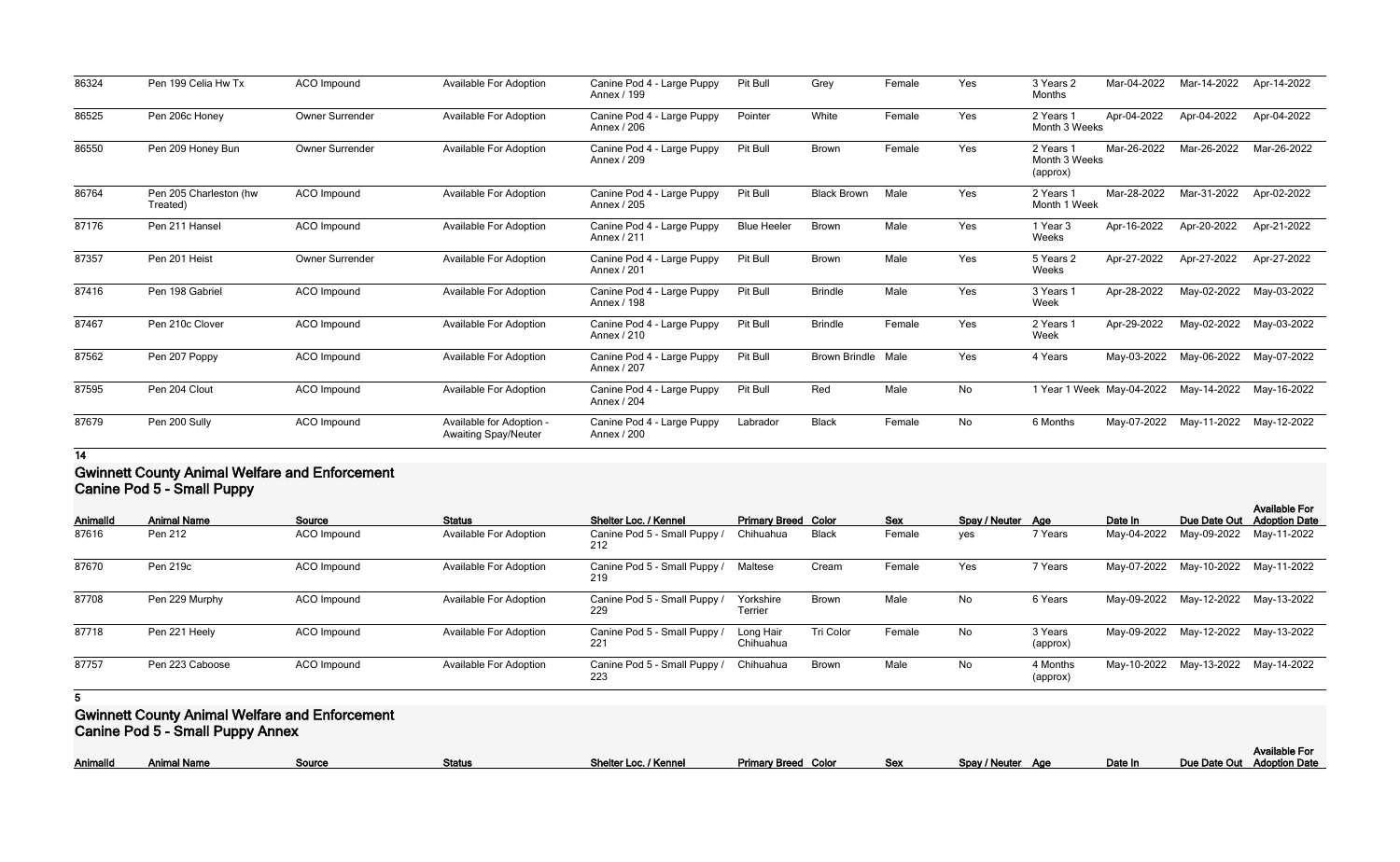| 87028 | Pen 220d Pixar  | Owner Surrender | <b>Awaiting Behavioral</b><br>Assessment | Canine Pod 5 - Small Puppy<br>Annex / 220 | Terrier   | White | Male | Yes            | 3 Years<br>Month | Apr-20-2022             | Apr-20-2022                         |  |
|-------|-----------------|-----------------|------------------------------------------|-------------------------------------------|-----------|-------|------|----------------|------------------|-------------------------|-------------------------------------|--|
| 87696 | Pen 228 Ralphie | ACO Impound     | Available For Adoption                   | Canine Pod 5 - Small Puppy<br>Annex / 228 | Chihuahua | Black | Male | No.            | 14 Years         |                         | May-09-2022 May-12-2022 May-13-2022 |  |
| 87772 | 224             | ACO Impound     | <b>Awaiting Triage</b>                   | Canine Pod 5 - Small Puppy<br>Annex / 224 | Beagle    | Brown | Male | <b>Unknown</b> | 4 Years          | May-10-2022 May-13-2022 |                                     |  |

# **Gwinnett County Animal Welfare and Enforcement ER**

| Animalld | <b>Animal Name</b> | Source             | <b>Status</b>            | Shelter Loc. / Kennel | <b>Primary Breed Color</b> |       | Sex  | Spay / Neuter Age |          | Date In                 | Due Date Out Adoption Date | <b>Available For</b> |
|----------|--------------------|--------------------|--------------------------|-----------------------|----------------------------|-------|------|-------------------|----------|-------------------------|----------------------------|----------------------|
| 87664    | Er Mickey          | <b>ACO Impound</b> | <b>Awaiting Transfer</b> |                       | ∟abrador                   | Black | Male | Unknown           | 8 Months | May-07-2022 May-11-2022 |                            |                      |

**1**

#### **Gwinnett County Animal Welfare and Enforcement Exotic Room**

| <b>AnimalId</b> | <b>Animal Name</b> | Source                     | <b>Status</b>           | Shelter Loc. / Kennel | <b>Primary Breed Color</b>    |              | <b>Sex</b> | Spay / Neuter Age |                                | Date In     | Due Date Out | <b>Available For</b><br><b>Adoption Date</b> |
|-----------------|--------------------|----------------------------|-------------------------|-----------------------|-------------------------------|--------------|------------|-------------------|--------------------------------|-------------|--------------|----------------------------------------------|
| 86002           | Tank 3             | Humane Officer Surrendered | Protective Custody/Hold | Exotic Room / Tank 3  | Rat                           | <b>Brown</b> | Unknown    | Unknown           | Adult                          | Feb-14-2022 | Feb-14-2022  |                                              |
| 86004           | Tank 3             | Humane Officer Surrendered | Protective Custody/Hold | Exotic Room / Tank 3  | Rat                           | Beige        | Unknown    | Unknown           | 2 Years 2<br>Months 3<br>Weeks | Feb-14-2022 | Feb-14-2022  |                                              |
| 86005           | Tank 3             | Humane Officer Surrendered | Protective Custody/Hold | Exotic Room / Tank 3  | Rat                           | Beige        | Unknown    | Unknown           | Adult                          | Feb-14-2022 | Feb-14-2022  |                                              |
| 86006           | Tank 3             | Humane Officer Surrendered | Protective Custody/Hold | Exotic Room / Tank 3  | Rat                           | Grey         | Unknown    | Unknown           | 2 Years 2<br>Months 3<br>Weeks | Feb-14-2022 | Feb-14-2022  |                                              |
| 86007           | Tank 3             | Humane Officer Surrendered | Protective Custody/Hold | Exotic Room / Tank 3  | Rat                           | Beige        | Unknown    | Unknown           | Adult                          | Feb-14-2022 | Feb-14-2022  |                                              |
| 86009           | Tank 2 Ralph       | Humane Officer Surrendered | Protective Custody/Hold | Exotic Room / Tank 2  | Turtle                        | <b>Brown</b> | Unknown    | Unknown           | Adult                          | Feb-14-2022 | Feb-14-2022  |                                              |
| 87363           | Gerbil Pup         | Humane Officer Surrendered | Protective Custody/Hold | Exotic Room / Tank 3  | gerbil                        | <b>Brown</b> | Unknown    | Unknown           |                                | Apr-27-2022 | Apr-27-2022  |                                              |
| 87364           | Gerbil Pup         | Humane Officer Surrendered | Protective Custody/Hold | Exotic Room / Tank 3  | gerbil                        | <b>Brown</b> | Unknown    | Unknown           |                                | Apr-27-2022 | Apr-27-2022  |                                              |
| 87365           | Gerbil Pup         | Humane Officer Surrendered | Protective Custody/Hold | Exotic Room / Tank 3  | gerbil                        | <b>Brown</b> | Unknown    | Unknown           |                                | Apr-27-2022 | Apr-27-2022  |                                              |
| 87366           | Gerbil Pup         | Humane Officer Surrendered | Protective Custody/Hold | Exotic Room / Tank 3  | gerbil                        | <b>Brown</b> | Unknown    | Unknown           |                                | Apr-27-2022 | Apr-27-2022  |                                              |
| 87367           | Gerbil Pup         | Humane Officer Surrendered | Protective Custody/Hold | Exotic Room / Tank 3  | gerbil                        | <b>Brown</b> | Unknown    | Unknown           |                                | Apr-27-2022 | Apr-27-2022  |                                              |
| 87648           | Tank 2             | ACO Impound                | Available For Adoption  | Exotic Room / Tank 2  | Turtle - Red-<br>eared Slider | Green        | Unknown    | Unknown           | Juvenile                       | May-06-2022 | May-06-2022  | May-16-2022                                  |

**12**

## **Gwinnett County Animal Welfare and Enforcement Feline Pod 2 Adult**

| <b>AnimalId</b> | <b>Animal Name</b> | Source             | <b>Status</b>                 | Shelter Loc. / Kennel    | <b>Primary Breed Color</b> | <u>Sex</u> | Spay / Neuter Age |                   | Date In | Due Date Out Adoption Date          | <b>Available For</b> |
|-----------------|--------------------|--------------------|-------------------------------|--------------------------|----------------------------|------------|-------------------|-------------------|---------|-------------------------------------|----------------------|
| 87598           | Pen 10/11 Troy     | <b>ACO Impound</b> | <b>Available For Adoption</b> | Feline Pod 2 Adult / 010 | Domestic Short Tabby       | Male       | Yes               | 2 Years 1<br>Week |         | May-04-2022 May-14-2022 May-14-2022 |                      |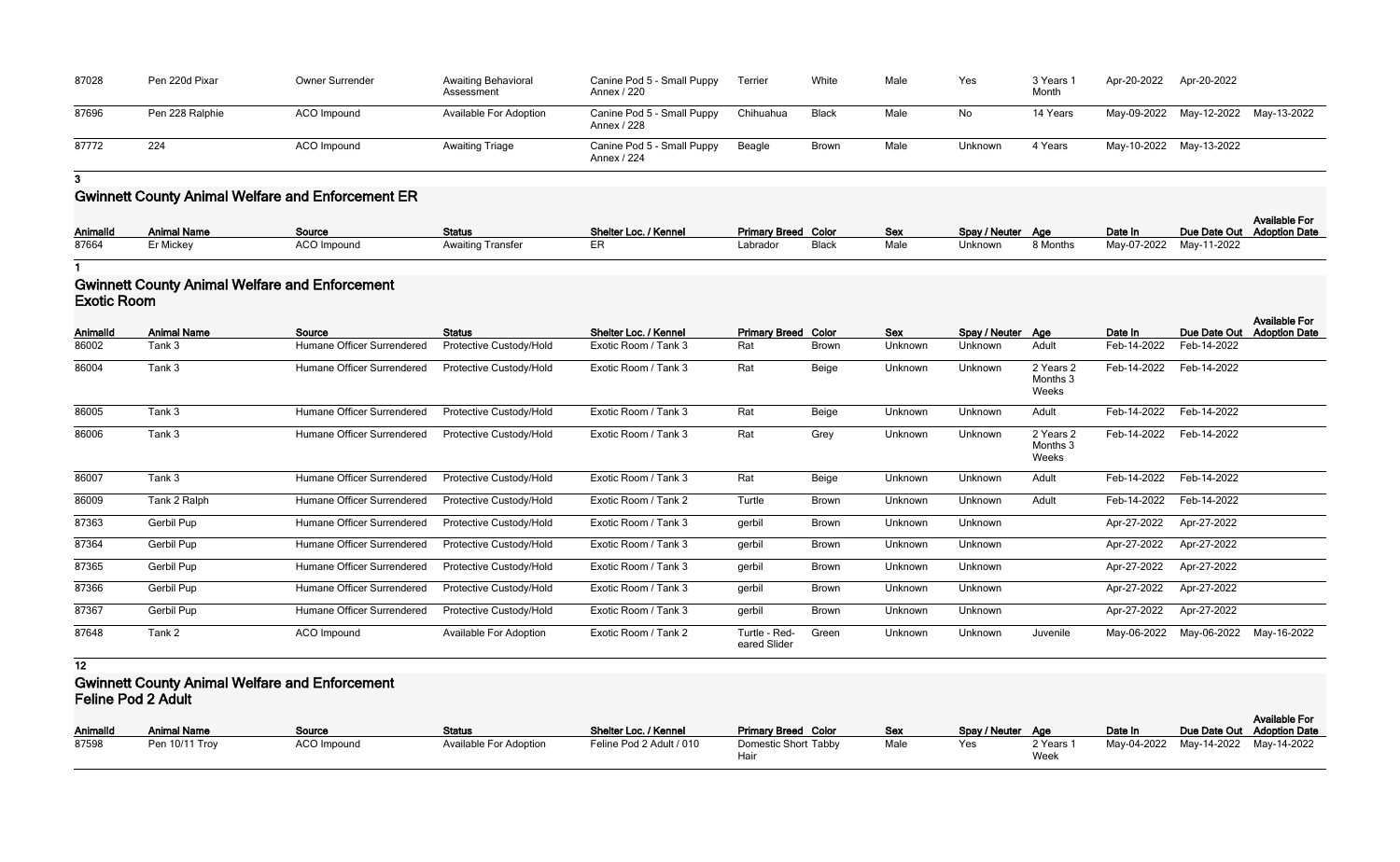| 87599 | Pen 12/13 Junior | ACO Impound | <b>Available For Adoption</b> | Feline Pod 2 Adult / 012 | Domestic Short Tabby<br>Hair               | Male   |
|-------|------------------|-------------|-------------------------------|--------------------------|--------------------------------------------|--------|
| 87694 | Pen 29/30 Fiona  | ACO Impound | Available For Adoption        | Feline Pod 2 Adult / 029 | Domestic Short Chocolate<br>Calico<br>Hair | Female |

## **Gwinnett County Animal Welfare and Enforcement Feline Pod 3 - Small Other**

| Tabby               | Male       | Yes           | 2 Years 1<br>Week | May-04-2022 | May-14-2022  | May-14-2022                                  |
|---------------------|------------|---------------|-------------------|-------------|--------------|----------------------------------------------|
| Chocolate<br>Calico | Female     | No.           | 2 Years           | May-09-2022 | May-12-2022  | May-13-2022                                  |
|                     |            |               |                   |             |              |                                              |
| Color               | <b>Sex</b> | Spay / Neuter | Age               | Date In     | Due Date Out | <b>Available For</b><br><b>Adoption Date</b> |
| Grey Tabby          | Female     | Yes           | Adult             | Apr-30-2022 | Apr-30-2022  | May-03-2022                                  |

| Animalld | <b>Animal Name</b> | Source             | <b>Status</b>                 | Shelter Loc. / Kennel        | <b>Primary Breed Color</b> | <b>Sex</b> | Spay / Neuter Age |       | Date In     | Due Date Out |
|----------|--------------------|--------------------|-------------------------------|------------------------------|----------------------------|------------|-------------------|-------|-------------|--------------|
| 87487    | Pen 60/61d Dotty   | <b>ACO</b> Impound | <b>Available For Adoption</b> | Feline Pod 3 - Small Other / | Domestic Short Grey Tabby  | Female     | Yes               | Adult | Apr-30-2022 | Apr-30-2022  |
|          |                    |                    |                               |                              |                            |            |                   |       |             |              |

**1**

## **Gwinnett County Animal Welfare and Enforcement Feline Pod 3 - Small Other Annex**

| <b>AnimalId</b> | <b>Animal Name</b> | Source             | <b>Status</b>                 | Shelter Loc. / Kennel                     | <b>Primary Breed Color</b>  | <b>Sex</b> | Spay / Neuter Age |                            | Date In |                                     | <b>Available For</b><br>Due Date Out Adoption Date |
|-----------------|--------------------|--------------------|-------------------------------|-------------------------------------------|-----------------------------|------------|-------------------|----------------------------|---------|-------------------------------------|----------------------------------------------------|
| 87527           | Pen 57/58 Larry    | <b>ACO Impound</b> | <b>Available For Adoption</b> | Feline Pod 3 - Small Other<br>Annex / 057 | Domestic Short Grey<br>Hair | Male       | Yes               | 2 Years 1<br>Week (approx) |         | May-02-2022 May-05-2022 May-05-2022 |                                                    |

**1**

### **Gwinnett County Animal Welfare and Enforcement Holding Canine**

| <b>AnimalId</b> | <b>Animal Name</b> | Source                 | <b>Status</b>                 | <b>Shelter Loc. / Kennel</b> | <b>Primary Breed Color</b> |                      | <b>Sex</b> | Spay / Neuter | Age                           | Date In     | Due Date Out            | <b>Available For</b><br><b>Adoption Date</b> |
|-----------------|--------------------|------------------------|-------------------------------|------------------------------|----------------------------|----------------------|------------|---------------|-------------------------------|-------------|-------------------------|----------------------------------------------|
| 71295           | Dh17 Boi Hw+       | ACO Impound            | <b>Available For Adoption</b> | Holding Canine / 17          | Pit Bull                   | <b>Brown</b>         | Male       | Yes           | 4 Years 3<br>Weeks            | Apr-18-2022 | Apr-28-2022             | Apr-30-2022                                  |
| 73134           | Dh-16c Choji       | <b>Owner Surrender</b> | <b>Available For Adoption</b> | Holding Canine / 16          | Labrador                   | White                | Male       | Yes           | 3 Years 2<br>Weeks            | Jan-24-2022 | Mar-30-2022             |                                              |
| 73309           | Dh-007 Coco        | ACO Impound            | <b>Available For Adoption</b> | Holding Canine / 7           | Labrador<br>Retriever      | <b>Black</b>         | Female     | No            | 5 Years 2<br>Months           | May-09-2022 | May-19-2022             | May-20-2022                                  |
| 84364           | Dh-5 Dior          | ACO Impound            | Available For Adoption        | Holding Canine / 5           | Labrador                   | Tan                  | Female     | Yes           | 1 Year 6<br>Months            |             | May-10-2022 May-20-2022 | Nov-22-2021                                  |
| 86145           | Dh-10 Lucy         | Owner Surrender        | <b>Available For Adoption</b> | Holding Canine / 10          | Shepherd                   | <b>Black</b>         | Female     | Yes           | 1 Year 2<br>Months 2<br>Weeks | May-09-2022 | May-09-2022             | May-09-2022                                  |
| 86504           | Dh-18d Jackson     | Owner Surrender        | <b>Bite Quarantine</b>        | Holding Canine / 18          | Pit Bull                   | <b>Brown</b>         | Male       | Yes           | 2 Years 1<br>Month 3 Weeks    | May-07-2022 | May-07-2022             | Mar-18-2022                                  |
| 86585           | Dh4 Michelle Hw++  | ACO Impound            | <b>Available For Adoption</b> | Holding Canine / 4           | Pit Bull                   | Brown Brindle Female |            | yes           | 3 Years 1<br>Month 3 Weeks    | Mar-18-2022 | Mar-21-2022             | Mar-22-2022                                  |
| 86863           | Dh1 Mollie Hw++    | Owner Surrender        | <b>Available For Adoption</b> | Holding Canine / 1           | Labrador                   | <b>Black</b>         | Female     | yes           | 9 Years 1<br>Month 1 Week     | Apr-04-2022 | Apr-04-2022             | Apr-04-2022                                  |
| 87086           | Dh6 India Hw++     | ACO Impound            | <b>Available For Adoption</b> | Holding Canine / 6           | Labrador                   | Grey                 | Female     | Yes           | 3 Years 4<br>Weeks            | Apr-12-2022 | Apr-15-2022             | Apr-18-2022                                  |
| 87471           | Dh2 Zipper Hw+     | ACO Impound            | <b>Under Vet Care</b>         | Holding Canine / 2           | Pit Bull                   | <b>Brown</b>         | Male       | Yes           | 5 Years 1<br>Week             | Apr-29-2022 | May-03-2022             |                                              |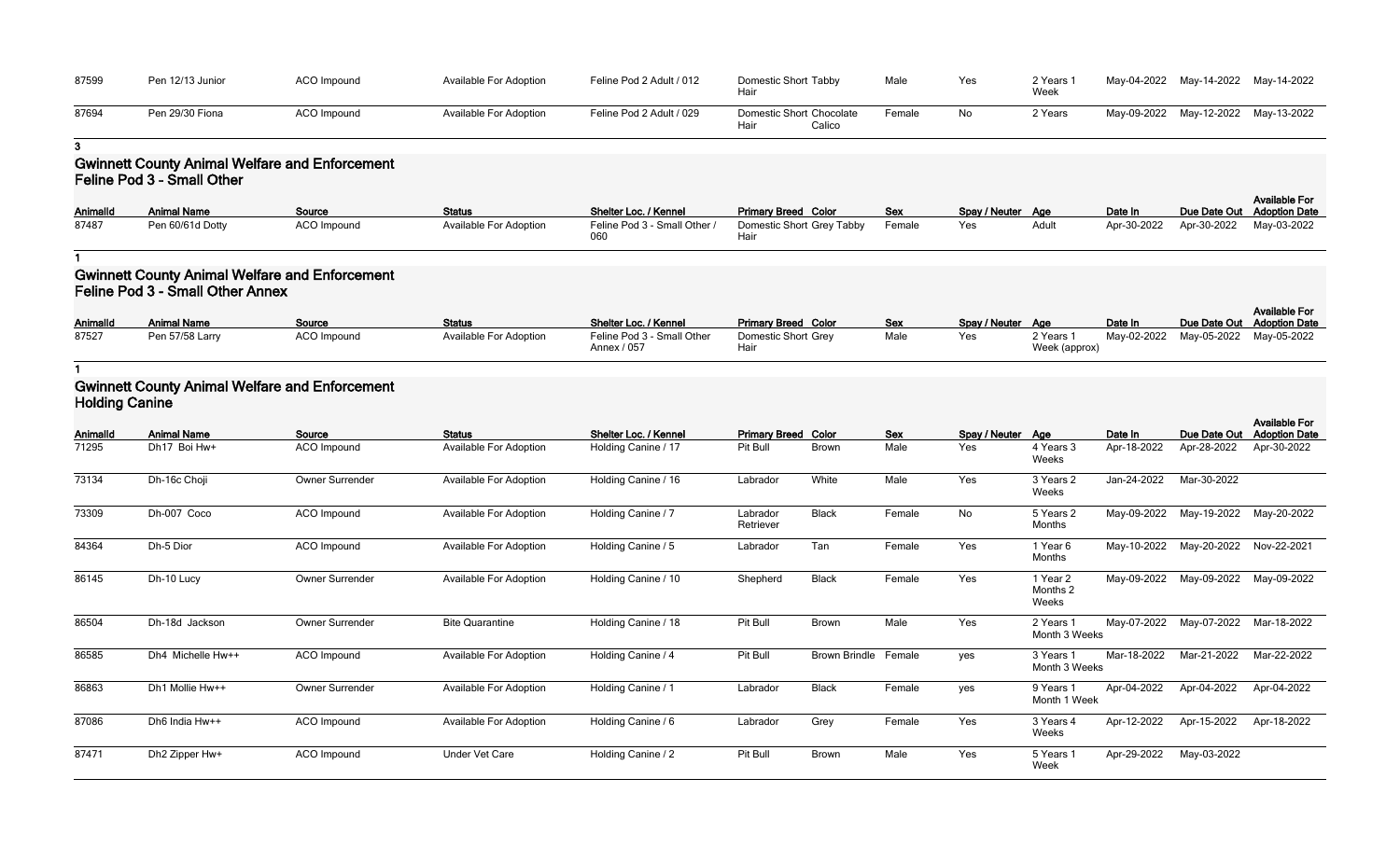| 87691 | Dh-03 Dozer     | ACO Impound        | <b>Available For Adoption</b> | Holding Canine / 3  | <b>American Pit</b><br>Bull | <b>Brown</b> | Male   | No      | 1 Year 6<br>Months | May-09-2022 | May-12-2022             | May-13-2022 |
|-------|-----------------|--------------------|-------------------------------|---------------------|-----------------------------|--------------|--------|---------|--------------------|-------------|-------------------------|-------------|
| 87756 | H <sub>15</sub> | <b>ACO</b> Impound | <b>Awaiting Triage</b>        | Holding Canine / 15 | Pit Bull                    | Tan          | Male   | Unknown | 6 Months           |             | May-10-2022 May-13-2022 |             |
| 87758 | Dh-14           | ACO Impound        | <b>Awaiting Triage</b>        | Holding Canine / 14 | Pit Bull                    | <b>Brown</b> | Male   | Unknown |                    |             | May-10-2022 May-20-2022 |             |
| 87759 | Dh-14           | ACO Impound        | <b>Awaiting Triage</b>        | Holding Canine / 14 | Pit Bull                    | <b>Brown</b> | Female | Unknown | Young              |             | May-10-2022 May-20-2022 |             |
| 87760 | Dh-14           | ACO Impound        | <b>Awaiting Triage</b>        | Holding Canine / 14 | Pit Bull                    | Brown        | Female | Unknown | Young              |             | May-10-2022 May-20-2022 |             |
| 87761 | Dh-14           | ACO Impound        | <b>Awaiting Triage</b>        | Holding Canine / 14 | Pit Bull                    | <b>Brown</b> | Female | Unknown | Young              |             | May-10-2022 May-20-2022 |             |
| 87762 | Dh-14           | <b>ACO</b> Impound | <b>Awaiting Triage</b>        | Holding Canine / 14 | Pit Bull                    | Fawn         | Female | Unknown | Young              |             | May-10-2022 May-20-2022 |             |
| 87763 | Dh-14           | ACO Impound        | <b>Awaiting Triage</b>        | Holding Canine / 14 | Pit Bull                    | Fawn         | Female | Unknown | Young              |             | May-10-2022 May-20-2022 |             |
| 87770 | <b>Dh-12c</b>   | <b>ACO</b> Impound | <b>Awaiting Triage</b>        | Holding Canine / 12 | <b>American Pit</b><br>Bull | White        | Female | Unknown | 5 Years            |             | May-10-2022 May-13-2022 |             |

#### **Gwinnett County Animal Welfare and Enforcement Holding Feline**

| Animalld | <b>Animal Name</b> | Source             | <b>Status</b>                 | Shelter Loc. / Kennel | <b>Primary Breed Color</b>               | <b>Sex</b> | Spay / Neuter Age |         | Date In                             | <b>Available For</b><br>Due Date Out Adoption Date |
|----------|--------------------|--------------------|-------------------------------|-----------------------|------------------------------------------|------------|-------------------|---------|-------------------------------------|----------------------------------------------------|
| 87695    | Ch 8 Tank          | <b>ACO Impound</b> | <b>Available For Adoption</b> | Holding Feline / 8    | Domestic Short Orange Tabby Male<br>Haiı |            | yes               | 5 Years | May-09-2022 May-09-2022 May-11-2022 |                                                    |

## **1**

### **Gwinnett County Animal Welfare and Enforcement In Foster**

| <b>AnimalId</b> | <b>Animal Name</b> | Source                     | <b>Status</b>                         | Shelter Loc. / Kennel | <b>Primary Breed Color</b>  |              | Sex     | Spay / Neuter Age |                                            | Date In                    | Due Date Out | <b>Available For</b><br><b>Adoption Date</b> |
|-----------------|--------------------|----------------------------|---------------------------------------|-----------------------|-----------------------------|--------------|---------|-------------------|--------------------------------------------|----------------------------|--------------|----------------------------------------------|
| 82257           | In Foster Pc Mung  | ACO Impound                | Protective Custody In Foster          | In Foster             | Snake - Olive<br>Python     | Yellow       | Unknown | Unknown           | 1 Year 8<br>Months 4<br>Weeks              | Aug-12-2021                | Aug-12-2021  |                                              |
| 82263           | In Foster Pc Loki  | ACO Impound                | Protective Custody In Foster          | In Foster             | Domestic<br>Longhair        | <b>Black</b> | Male    | Unknown           | 10 Months 4<br>Weeks<br>(approx)           | Aug-12-2021                | Aug-12-2021  |                                              |
| 82405           | In Foster Cowboy   | Humane Officer Surrendered | In Foster                             | In Foster             | German<br>Shepherd          | <b>Black</b> | Male    | Yes               | 2 Years 8<br>Months 3<br>Weeks<br>(approx) | Dec-05-2021                | Dec-05-2021  | Mar-21-2022                                  |
| 85246           | In Foster Sophie   | ACO Impound                | Available for Adoption - In<br>Foster | In Foster             | American Pit<br><b>Bull</b> | White        | Female  | Yes               | 1 Year 4<br>Months 1 Week                  | Dec-30-2021                | Jan-04-2022  | Jan-05-2022                                  |
| 85406           | In Foster Zeus     | ACO Impound                | Available for Adoption - In<br>Foster | In Foster / 115       | Pit Bull                    | <b>Black</b> | Male    | Yes               | 1 Year 4<br>Months                         | Jan-10-2022                | Jan-20-2022  | Jan-21-2022                                  |
| 85477           | In Foster-Titan    | ACO Impound                | In Foster                             | In Foster             | American Pit<br><b>Bull</b> | Fawn         | Male    | Yes               | 2 Weeks                                    | 1 Year 1 Month Jan-14-2022 | Jan-18-2022  |                                              |
| 85734           | Db-8d Grizzly      | ACO Impound                | Protective Custody In Foster          | In Foster / 8         | Siberian Husky Red          |              | Male    | No                | 1 Year 3<br>Months 1 Week                  | Feb-01-2022                | Feb-11-2022  |                                              |
| 85996           | In Foster Pc Coco  | ACO Impound                | Protective Custody In Foster          | In Foster             | Macaw                       | <b>Blue</b>  | Female  | Unknown           | 24 Years 2<br>Months 2                     | Feb-14-2022                | Feb-14-2022  |                                              |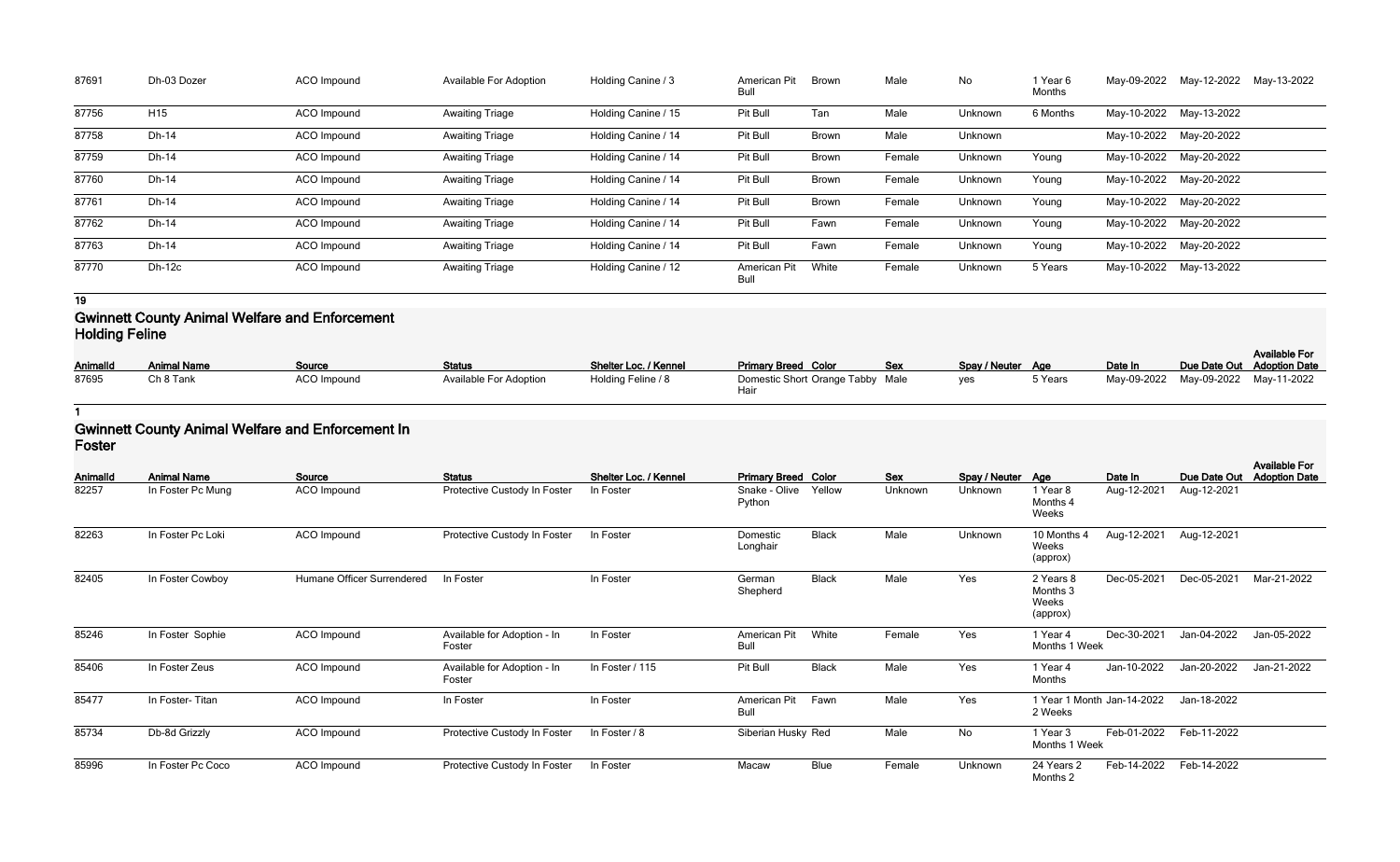|       |                      |                               |                                       |                    |                                     |                            |         |         | Weeks                           |                            |             |             |
|-------|----------------------|-------------------------------|---------------------------------------|--------------------|-------------------------------------|----------------------------|---------|---------|---------------------------------|----------------------------|-------------|-------------|
| 85997 | Tank 1               | Humane Officer Surrendered    | Protective Custody In Foster          | In Foster / Tank 1 | Hamster                             | <b>Brown</b>               | Unknown | Unknown | Adult                           | Feb-14-2022                | Feb-14-2022 |             |
| 85998 | Tank 1               | Humane Officer Surrendered    | Protective Custody In Foster          | In Foster / Tank 1 | Hamster                             | <b>Beige</b>               | Unknown | Unknown | Adult                           | Feb-14-2022                | Feb-14-2022 |             |
| 85999 | Tank 1               | Humane Officer Surrendered    | Protective Custody In Foster          | In Foster / Tank 1 | Hamster                             | <b>Beige</b>               | Unknown | Unknown | Adult                           | Feb-14-2022                | Feb-14-2022 |             |
| 86000 | Tank 1               | Humane Officer Surrendered    | Protective Custody In Foster          | In Foster / Tank 1 | Hamster                             | Orange                     | Unknown | Unknown | Adult                           | Feb-14-2022                | Feb-14-2022 |             |
| 86001 | Tank 1               | Humane Officer Surrendered    | Protective Custody In Foster          | In Foster / Tank 1 | Hamster                             | Cream                      | Unknown | Unknown | Adult                           | Feb-14-2022                | Feb-14-2022 |             |
| 86008 | In Foster Pc Bird    | Humane Officer Surrendered    | Protective Custody In Foster          | In Foster          | Cockateil                           | Grey                       | Unknown | Unknown | 3 Years 2<br>Months 3<br>Weeks  | Feb-14-2022                | Feb-14-2022 |             |
| 86068 | In Foster Little Boy | Owner Surrender               | Available for Adoption - In<br>Foster | In Foster          | Labrador                            | Brown                      | Male    | Yes     | 10 Years 2<br>Months 3<br>Weeks | Feb-18-2022                | Feb-21-2022 | Feb-23-2022 |
| 86767 | In Foster C Dior     | <b>ACO</b> Impound            | Protective Custody In Foster          | In Foster          | Poodle<br>Miniature                 | Tan                        | Male    | No      | 1 Week                          | 1 Year 1 Month Mar-28-2022 | Apr-07-2022 | Apr-08-2022 |
| 86967 | In Foster            | <b>Cruelty Case Offspring</b> | Protective Custody In Foster          | In Foster          | Hamster                             | Orange                     | Unknown | Unknown | 4 Weeks                         | Apr-08-2022                | Apr-08-2022 |             |
| 86968 | In Foster            | <b>Cruelty Case Offspring</b> | Protective Custody In Foster          | In Foster          | Hamster                             | Orange                     | Unknown | Unknown | 4 Weeks                         | Apr-08-2022                | Apr-08-2022 |             |
| 86969 | In Foster            | <b>Cruelty Case Offspring</b> | Protective Custody In Foster          | In Foster          | Hamster                             | Orange                     | Unknown | Unknown | 4 Weeks                         | Apr-08-2022                | Apr-08-2022 |             |
| 86970 | In Foster            | <b>Cruelty Case Offspring</b> | Protective Custody In Foster          | In Foster          | Hamster                             | Orange                     | Unknown | Unknown | 4 Weeks                         | Apr-08-2022                | Apr-08-2022 |             |
| 86971 | In Foster            | <b>Cruelty Case Offspring</b> | Protective Custody In Foster          | In Foster          | Hamster                             | Orange                     | Unknown | Unknown | 4 Weeks                         | Apr-08-2022                | Apr-08-2022 |             |
| 86972 | In Foster            | <b>Cruelty Case Offspring</b> | Protective Custody In Foster          | In Foster          | Hamster                             | Orange                     | Unknown | Unknown | 4 Weeks                         | Apr-08-2022                | Apr-08-2022 |             |
| 86973 | In Foster            | <b>Cruelty Case Offspring</b> | Protective Custody In Foster          | In Foster          | Hamster                             | Orange                     | Unknown | Unknown | 4 Weeks                         | Apr-08-2022                | Apr-08-2022 |             |
| 86974 | In Foster            | <b>Cruelty Case Offspring</b> | Protective Custody In Foster          | In Foster          | Hamster                             | Orange                     | Unknown | Unknown | 4 Weeks                         | Apr-08-2022                | Apr-08-2022 |             |
| 86975 | In Foster            | <b>Cruelty Case Offspring</b> | Protective Custody In Foster          | In Foster          | Hamster                             | Orange                     | Unknown | Unknown | 4 Weeks                         | Apr-08-2022                | Apr-08-2022 |             |
| 86976 | In Foster            | <b>Cruelty Case Offspring</b> | Protective Custody In Foster          | In Foster          | Hamster                             | Orange                     | Unknown | Unknown | 4 Weeks                         | Apr-08-2022                | Apr-08-2022 |             |
| 87111 | In Foster Lilith     | ACO Impound                   | Hold In Foster                        | In Foster          | <b>Domestic Short Black</b><br>Hair |                            | Female  | No      | 8 Weeks                         | Apr-13-2022                | Apr-13-2022 |             |
| 87219 | In Foster            | ACO Impound                   | Hold In Foster                        | In Foster          | <b>Domestic Short Black</b><br>Hair |                            | Male    | No      | 8 Weeks                         | Apr-19-2022                | Apr-19-2022 |             |
| 87220 | In Foster Cookie     | ACO Impound                   | Hold In Foster                        | In Foster          | <b>Domestic Short Black</b><br>Hair |                            | Female  | No      | 8 Weeks                         | Apr-19-2022                | Apr-19-2022 |             |
| 87221 | In Foster Oreo       | ACO Impound                   | Hold In Foster                        | In Foster          | <b>Domestic Short Black</b><br>Hair |                            | Female  | No      | 8 Weeks                         | Apr-19-2022                | Apr-19-2022 |             |
| 87222 | In Foster            | ACO Impound                   | Hold In Foster                        | In Foster          | <b>Domestic Short Black</b><br>Hair |                            | Male    | No      | 8 Weeks                         | Apr-19-2022                | Apr-19-2022 |             |
| 87223 | In Foster Belle      | ACO Impound                   | Hold In Foster                        | In Foster          | Domestic Short Grey Tabby<br>Hair   |                            | Female  | No      | 8 Weeks                         | Apr-19-2022                | Apr-19-2022 |             |
| 87290 | Sf-8 Tinker          | ACO Impound                   | Hold In Foster                        | In Foster / 48     | Hair                                | Domestic Short Brown Tabby | Female  | Unknown | 5 Weeks                         | Apr-22-2022                | Apr-25-2022 |             |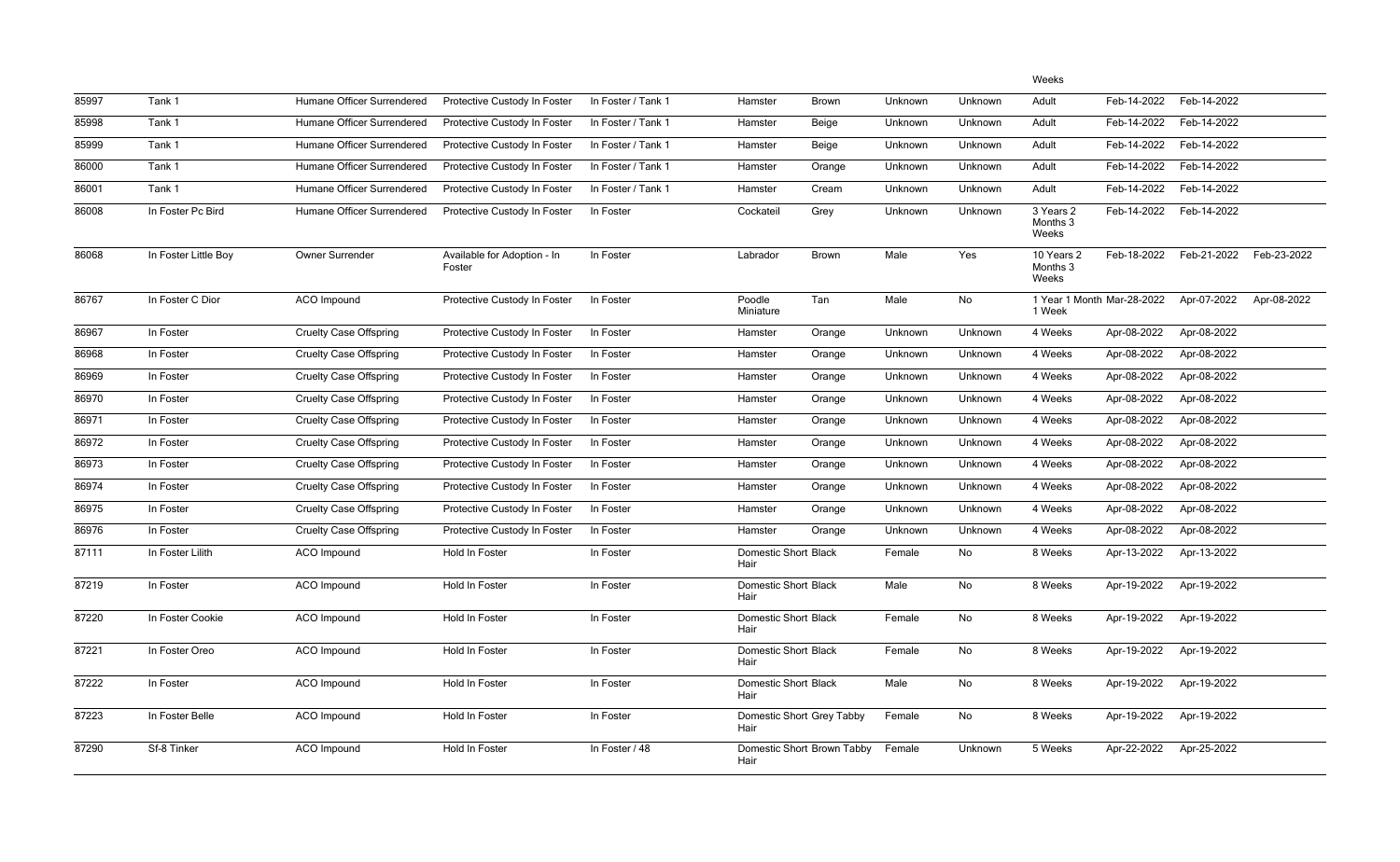| 87380 | Sf-8 Baby Ruth           | ACO Impound | Hold In Foster               | In Foster      | <b>Domestic Short Black</b><br>Hair  | Female  | Unknown | 7 Weeks | Apr-27-2022 | Apr-27-2022             |
|-------|--------------------------|-------------|------------------------------|----------------|--------------------------------------|---------|---------|---------|-------------|-------------------------|
| 87381 | Sf-8 Sweet Tart          | ACO Impound | Hold In Foster               | In Foster      | Domestic Short Grey Tabby<br>Hair    | Female  | Unknown | 7 Weeks | Apr-27-2022 | Apr-27-2022             |
| 87382 | Sf-30 Kit Kat            | ACO Impound | Hold In Foster               | In Foster / 30 | Domestic Short Grey Tabby<br>Hair    | Female  | Unknown | 7 Weeks | Apr-27-2022 | Apr-27-2022             |
| 87383 | Sf-30 Mr. Goodbar        | ACO Impound | Hold In Foster               | In Foster / 30 | <b>Domestic Short Grey</b><br>Hair   | Male    | Unknown | 7 Weeks | Apr-27-2022 | Apr-27-2022             |
| 87384 | Sf-28 Skittles           | ACO Impound | Hold In Foster               | In Foster / 28 | <b>Domestic Short Grey</b><br>Hair   | Female  | Unknown | 7 Weeks | Apr-27-2022 | Apr-27-2022             |
| 87385 | Sf-28 Rolo               | ACO Impound | Hold In Foster               | In Foster / 28 | <b>Domestic Short Black</b><br>Hair  | Male    | Unknown | 7 Weeks | Apr-27-2022 | Apr-27-2022             |
| 87386 | Sf-6 Gummie Bear         | ACO Impound | Hold In Foster               | In Foster / 6  | <b>Domestic Short Grey</b><br>Hair   | Female  | Unknown | 7 Weeks | Apr-27-2022 | Apr-27-2022             |
| 87387 | Sf-6 Twix                | ACO Impound | Hold In Foster               | In Foster / 6  | Domestic Short Grey Tabby<br>Hair    | Male    | Unknown | 7 Weeks | Apr-27-2022 | Apr-27-2022             |
| 87389 | Sf-10 Peppermint Patty   | ACO Impound | Hold In Foster               | In Foster / 10 | <b>Domestic Short Black</b><br>Hair  | Female  | Unknown | 7 Weeks | Apr-27-2022 | Apr-30-2022             |
| 87419 | In Foster Zara           | ACO Impound | Protective Custody In Foster | In Foster      | American Pit<br><b>Black</b><br>Bull | Female  | Unknown | 4 Weeks | Apr-28-2022 | Apr-28-2022             |
| 87420 | In Foster Owen Grady     | ACO Impound | Protective Custody In Foster | In Foster      | American Pit<br>White<br>Bull        | Male    | Unknown | 4 Weeks | Apr-28-2022 | Apr-28-2022             |
| 87421 | In Foster Claire Dearing | ACO Impound | Protective Custody In Foster | In Foster      | American Pit<br><b>Brown</b><br>Bull | Female  | Unknown | 4 Weeks | Apr-28-2022 | Apr-28-2022             |
| 87422 | In Foster Allan Grant    | ACO Impound | Protective Custody In Foster | In Foster      | American Pit<br>White<br>Bull        | Male    | Unknown | 4 Weeks | Apr-28-2022 | Apr-28-2022             |
| 87423 |                          | ACO Impound | Protective Custody In Foster | In Foster      | American Pit<br>White<br><b>Bull</b> | Male    | Unknown | 4 Weeks | Apr-28-2022 | Apr-28-2022             |
| 87424 | In Foster Ellie Sattler  | ACO Impound | Protective Custody In Foster | In Foster      | American Pit White<br>Bull           | Female  | Unknown | 4 Weeks | Apr-28-2022 | Apr-28-2022             |
| 87536 | <b>Sf-30</b>             | ACO Impound | Hold In Foster               | In Foster / 30 | <b>Domestic Short Black</b><br>Hair  | Female  | No      | 6 Weeks |             | May-02-2022 May-05-2022 |
| 87537 | <b>Sf-30</b>             | ACO Impound | Hold In Foster               | In Foster / 30 | <b>Domestic Short Black</b><br>Hair  | Male    | No      | 6 Weeks |             | May-02-2022 May-05-2022 |
| 87538 | <b>Sf-30</b>             | ACO Impound | Hold In Foster               | In Foster / 30 | <b>Domestic Short Black</b><br>Hair  | Male    | No      | 6 Weeks |             | May-02-2022 May-02-2022 |
| 87539 | <b>Sf-30</b>             | ACO Impound | Hold In Foster               | In Foster / 30 | <b>Domestic Short Grey</b><br>Hair   | Female  | No      | 6 Weeks |             | May-02-2022 May-05-2022 |
| 87709 | Eeny                     | ACO Impound | Hold In Foster               | In Foster      | Domestic Short Grey Tabby<br>Hair    | Unknown | Unknown | 3 Weeks |             | May-09-2022 May-12-2022 |
| 87710 | Meeny                    | ACO Impound | Hold In Foster               | In Foster      | Domestic Short Grey Tabby<br>Hair    | Unknown | Unknown | 3 Weeks |             | May-09-2022 May-09-2022 |
| 87711 | Miny                     | ACO Impound | Hold In Foster               | In Foster      | Domestic Short Grey Tabby<br>Hair    | Unknown | Unknown | 3 Weeks |             | May-09-2022 May-12-2022 |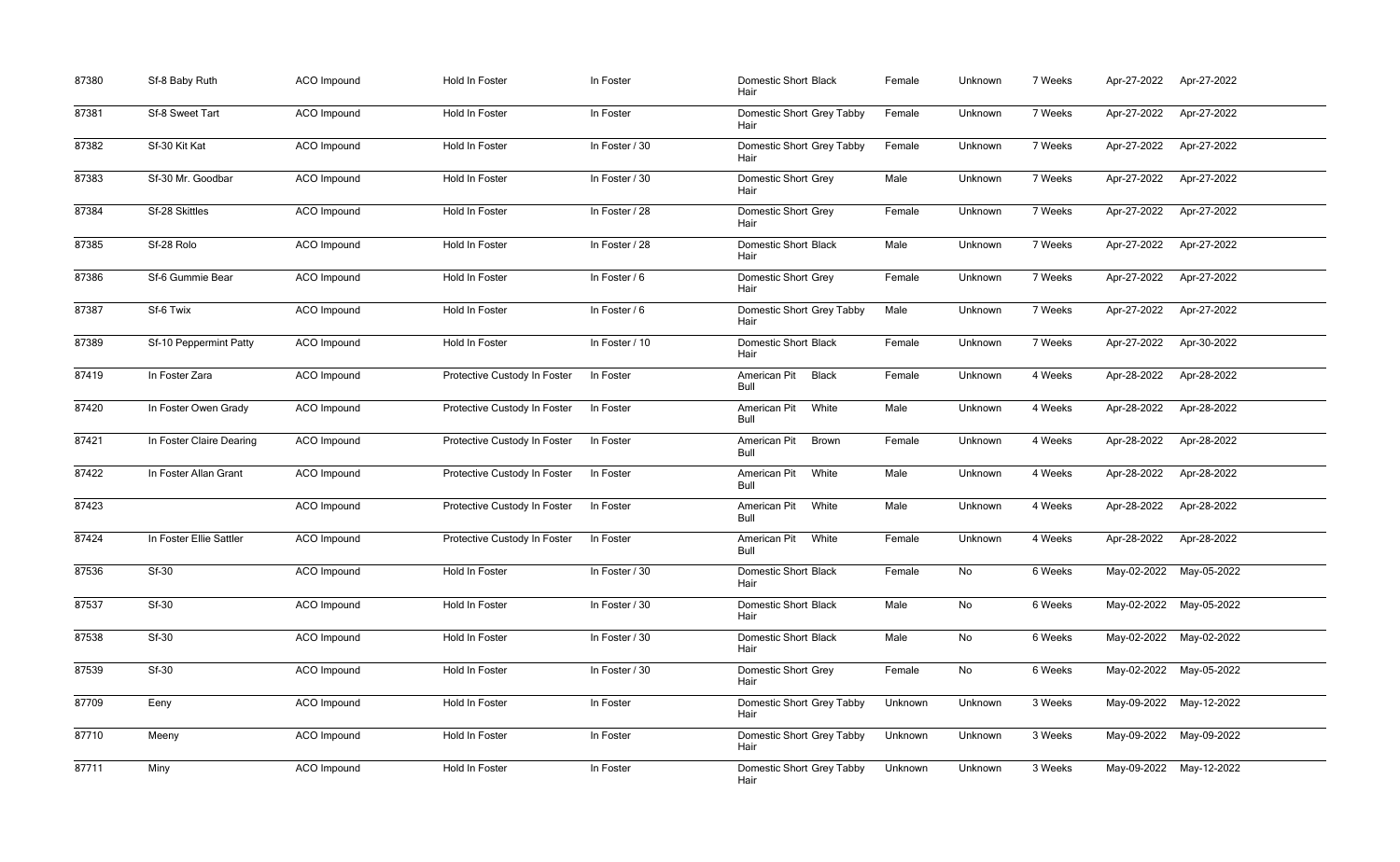| 87712 | ACO Impound<br>the contract of the contract of the contract of the contract of the contract of the contract of the contract of | Hold In Foster | In Foster | Domestic Short Grey Tabby Unknown | Unknown | 3 Weeks | May-09-2022 May-12-2022 |  |
|-------|--------------------------------------------------------------------------------------------------------------------------------|----------------|-----------|-----------------------------------|---------|---------|-------------------------|--|
|       |                                                                                                                                |                |           |                                   |         |         |                         |  |

## **Gwinnett County Animal Welfare and Enforcement Neglect Canine**

| <b>Neglect Canine</b> |                    |                            |                         |                        |                            |                           |            |                   |                            |             |                         |                                              |
|-----------------------|--------------------|----------------------------|-------------------------|------------------------|----------------------------|---------------------------|------------|-------------------|----------------------------|-------------|-------------------------|----------------------------------------------|
| Animalld              | <b>Animal Name</b> | Source                     | <b>Status</b>           | Shelter Loc. / Kennel  | <b>Primary Breed Color</b> |                           | <b>Sex</b> | Spay / Neuter Age |                            | Date In     | Due Date Out            | <b>Available For</b><br><b>Adoption Date</b> |
| 85508                 | Nd06               | ACO Impound                | Protective Custody/Hold | Neglect Canine / Nd-06 | Pit Bull                   | <b>Brindle</b>            | Male       | No                | 6 Months 2<br>Weeks        | Jan-15-2022 | Feb-04-2022             | Feb-04-2022                                  |
| 85674                 | Nd-03              | Humane Officer Surrendered | Protective Custody/Hold | Neglect Canine / Nd-03 | Labrador                   | Black                     | Male       | Yes               | 2 Years 3<br>Months 1 Week | Jan-28-2022 | Feb-07-2022             |                                              |
| 85688                 | Nd <sub>5</sub>    | ACO Impound                | Protective Custody/Hold | Neglect Canine / Nd-05 | Pit Bull                   | <b>Brown Brindle Male</b> |            | Unknown           | 6 Months 1<br>Week         | Jan-29-2022 | Jan-29-2022             |                                              |
| 85693                 | Nd-4c Lucky        | ACO Impound                | Protective Custody/Hold | Neglect Canine / Nd-04 | Pit Bull                   | Black Brindle             | Male       | No                | 8 Years 3<br>Months 1 Week | Jan-30-2022 | Jan-30-2022             |                                              |
| 87275                 | N D 02 Lady        | Humane Officer Surrendered | Protective Custody/Hold | Neglect Canine / 2     | Cane Corso                 | <b>Black</b>              | Female     | Unknown           | 5 Months 2<br>Weeks        |             | May-03-2022 May-18-2022 |                                              |

**5**

### **Gwinnett County Animal Welfare and Enforcement Neglect Canine Annex**

|          | <b>INGUIGOL CALIFIE ATTICY</b> |             |                               |                                       |                            |              |            |                   |                                        |                         |                         |                                              |  |
|----------|--------------------------------|-------------|-------------------------------|---------------------------------------|----------------------------|--------------|------------|-------------------|----------------------------------------|-------------------------|-------------------------|----------------------------------------------|--|
| AnimalId | <b>Animal Name</b>             | Source      | <b>Status</b>                 | Shelter Loc. / Kennel                 | <b>Primary Breed Color</b> |              | <b>Sex</b> | Spay / Neuter Age |                                        | Date In                 | Due Date Out            | <b>Available For</b><br><b>Adoption Date</b> |  |
| 80314    | Nd10 Amber                     | ACO Impound | <b>Available For Adoption</b> | Neglect Canine Annex / Nd-10          | American Pit Black<br>Bull |              | Female     | Yes               | 2 Years 11<br>Months 1 Week            | Mar-03-2022             | Mar-13-2022             | Mar-14-2022                                  |  |
| 85507    | <b>Nd11</b>                    | ACO Impound | Protective Custody/Hold       | Neglect Canine Annex / Nd-11 Labrador |                            | Black        | Female     | No                | 6 Months 2<br>Weeks                    | Jan-15-2022             | Feb-04-2022             | Feb-04-2022                                  |  |
| 86401    | Nd09c Lucy                     | ACO Impound | Protective Custody/Hold       | Neglect Canine Annex / Nd-09 Labrador |                            | White        | Female     | Unknown           | 4 Years 1<br>Month 4 Weeks<br>(approx) | Mar-08-2022 Apr-05-2022 |                         |                                              |  |
| 87714    | Nd-08 Taxi                     | ACO Impound | <b>Available For Adoption</b> | Neglect Canine Annex / Nd-08 Pit Bull |                            | <b>Brown</b> | Female     | Unknown           | 4 Months<br>(approx)                   |                         | May-09-2022 May-12-2022 |                                              |  |

#### **4**

## **Gwinnett County Animal Welfare and Enforcement Neglect Feline/ Maternity**

| <b>AnimalId</b> | <b>Animal Name</b> | Source             | <b>Status</b>                                           | Shelter Loc. / Kennel          | <b>Primary Breed Color</b>                   | <b>Sex</b> | Spay / Neuter Age |          | Date In |                         | <b>Available For</b><br>Due Date Out Adoption Date |
|-----------------|--------------------|--------------------|---------------------------------------------------------|--------------------------------|----------------------------------------------|------------|-------------------|----------|---------|-------------------------|----------------------------------------------------|
| 87717           | Nf-12 Cheez-It     | <b>ACO</b> Impound | Available for Adoption -<br><b>Awaiting Spay/Neuter</b> | Neglect Feline/ Maternity / 12 | Orange Tabby Male<br>Domestic<br>Medium Hair |            | No                | 8 Weeks  |         | May-09-2022 May-09-2022 |                                                    |
| 87736           | $Nf-23$            | <b>ACO</b> Impound | <b>Under Vet Care</b>                                   | Neglect Feline/ Maternity / 23 | <b>Domestic Short Black</b><br>Hair          | Male       | No                | 10 Weeks |         | May-10-2022 May-13-2022 |                                                    |
| 87737           | $Nf-22$            | ACO Impound        | <b>Under Vet Care</b>                                   | Neglect Feline/ Maternity / 22 | Domestic Short Buff<br>Hair                  | Female     | No                | 8 Weeks  |         | May-10-2022 May-13-2022 |                                                    |
| 87738           | <b>Nf-27</b>       | ACO Impound        | <b>Under Vet Care</b>                                   | Neglect Feline/ Maternity / 27 | <b>Domestic Short Muted Calico</b><br>Hair   | Female     | No                | 8 Weeks  |         | May-10-2022 May-13-2022 |                                                    |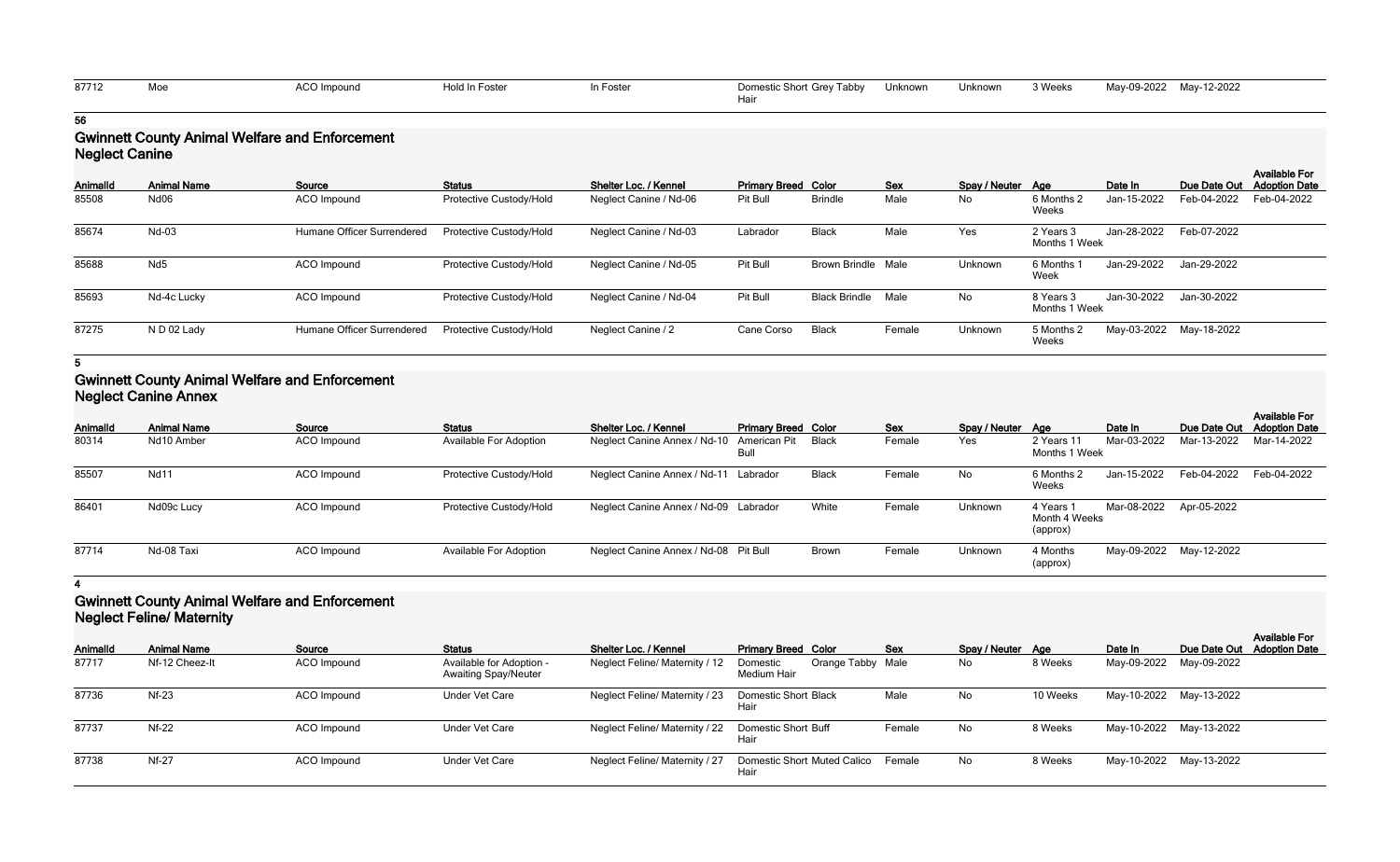| 87739 | <b>Nf-28</b> | ACO Impound | <b>Under Vet Care</b>                                   | Neglect Feline/ Maternity / 28        | <b>Domestic Short Black</b><br>Hair          | Female | No      | 5 Weeks  |             | May-10-2022 May-13-2022 |             |
|-------|--------------|-------------|---------------------------------------------------------|---------------------------------------|----------------------------------------------|--------|---------|----------|-------------|-------------------------|-------------|
| 87740 | <b>Nf-28</b> | ACO Impound | <b>Under Vet Care</b>                                   | Neglect Feline/ Maternity / 28        | Domestic Short Orange Tabby Male<br>Hair     |        | No      | 4 Weeks  | May-10-2022 | May-13-2022             |             |
| 87741 | <b>Nf-28</b> | ACO Impound | <b>Under Vet Care</b>                                   | Neglect Feline/ Maternity / 28        | Domestic Short Tabby<br>Hair                 | Male   | No      | 4 Weeks  | May-10-2022 | May-13-2022             |             |
| 87742 | $Nf-20$      | ACO Impound | <b>Under Vet Care</b>                                   | Neglect Feline/ Maternity / 20        | Domestic Short Muted Calico<br>Hair          | Female | No      | 6 Weeks  | May-10-2022 | May-13-2022             |             |
| 87743 | <b>Nf-26</b> | ACO Impound | <b>Under Vet Care</b>                                   | Neglect Feline/ Maternity / 26        | <b>Domestic Short Tortoiseshell</b><br>Hair  | Female | No      | 6 Weeks  | May-10-2022 | May-13-2022             |             |
| 87744 | $Nf-25$      | ACO Impound | <b>Under Vet Care</b>                                   | Neglect Feline/ Maternity / 25        | Domestic Short Grey<br>Hair                  | Male   | No      | 8 Weeks  | May-10-2022 | May-13-2022             |             |
| 87751 | $Nf-21$      | ACO Impound | <b>Under Vet Care</b>                                   | <b>Neglect Feline/ Maternity / 21</b> | Domestic Short Orange Tabby<br>Hair          | Female | No      | 6 Weeks  | May-10-2022 | May-13-2022             |             |
| 87752 | <b>Nf-11</b> | ACO Impound | Available for Adoption -<br><b>Awaiting Spay/Neuter</b> | Neglect Feline/ Maternity / 11        | <b>Domestic Short Black</b><br>Hair          | Male   | No      | 8 Weeks  | May-10-2022 | May-10-2022             | May-12-2022 |
| 87753 | <b>Nf-11</b> | ACO Impound | Available for Adoption -<br><b>Awaiting Spay/Neuter</b> | <b>Neglect Feline/ Maternity / 11</b> | <b>Domestic Short Black</b><br>Hair          | Male   | No      | 8 Weeks  | May-10-2022 | May-10-2022             | May-12-2022 |
| 87754 | <b>Nf-11</b> | ACO Impound | Available for Adoption -<br><b>Awaiting Spay/Neuter</b> | Neglect Feline/ Maternity / 11        | <b>Domestic Short Black</b><br>Hair          | Male   | No      | 8 Weeks  | May-10-2022 | May-10-2022             | May-12-2022 |
| 87771 | Levi Nf-10   | ACO Impound | <b>Awaiting Triage</b>                                  | Neglect Feline/ Maternity / 10        | Grey Tabby<br>Domestic<br><b>Medium Hair</b> | Male   | Unknown | 7 Months | May-10-2022 | May-10-2022             |             |

#### **Gwinnett County Animal Welfare and Enforcement Puppy Triage**

| - טייי ני       |                    |             |                                     |                       |                                      |         |                   |                    |                           |              | <b>Available For</b> |
|-----------------|--------------------|-------------|-------------------------------------|-----------------------|--------------------------------------|---------|-------------------|--------------------|---------------------------|--------------|----------------------|
| <b>AnimalId</b> | <b>Animal Name</b> | Source      | <b>Status</b>                       | Shelter Loc. / Kennel | <b>Primary Breed Color</b>           | Sex     | Spay / Neuter Age |                    | Date In                   | Due Date Out | <b>Adoption Date</b> |
| 87394           | Pt-1 Mom           | ACO Impound | Awaiting Vet Exam / Health<br>Check | Puppy Triage / 1      | Domestic Short Grey Tabby<br>Hair    | Female  | No                | 2 Years 2<br>Weeks | Apr-27-2022               | Apr-30-2022  |                      |
| 87395           | Pt-1 First Kitten  | ACO Impound | Awaiting Vet Exam / Health<br>Check | Puppy Triage / 1      | <b>Domestic Short Black</b><br>Hair  | Female  | <b>No</b>         | 3 Weeks            | Apr-27-2022               | Apr-27-2022  |                      |
| 87413           | $Pt-1$             | ACO Impound | Awaiting Vet Exam / Health<br>Check | Puppy Triage / 1      | Domestic Short Grey<br>Hair          | Unknown | Unknown           | Baby               | Apr-28-2022               | May-01-2022  |                      |
| 87414           | $Pt-1$             | ACO Impound | Awaiting Vet Exam / Health<br>Check | Puppy Triage / 1      | Domestic Short Grey<br>Hair          | Unknown | Unknown           | Baby               | Apr-28-2022               | Apr-30-2022  |                      |
| 87415           | $Pt-1$             | ACO Impound | Awaiting Vet Exam / Health<br>Check | Puppy Triage / 1      | Domestic Short Grey<br>Hair          | Unknown | Unknown           | Baby               | Apr-28-2022               | Apr-30-2022  |                      |
| 87556           | Pt-3 Mom           | ACO Impound | Awaiting Vet Exam / Health<br>Check | Puppy Triage / 3      | <b>Domestic Short Calico</b><br>Hair | Female  | No                |                    | 1 Year 1 Week May-03-2022 | May-06-2022  |                      |
| 87557           | Pt-3 Kitten 1      | ACO Impound | Awaiting Vet Exam / Health<br>Check | Puppy Triage / 3      | Domestic Short Grey Tabby<br>Hair    | Female  | Unknown           | Adult              | May-03-2022               | May-03-2022  |                      |
| 87558           | Pt-3 Kitten 2      | ACO Impound | Awaiting Vet Exam / Health<br>Check | Puppy Triage / 3      | Domestic Short Grey Tabby<br>Hair    | Female  | Unknown           | Adult              | May-03-2022               | May-03-2022  |                      |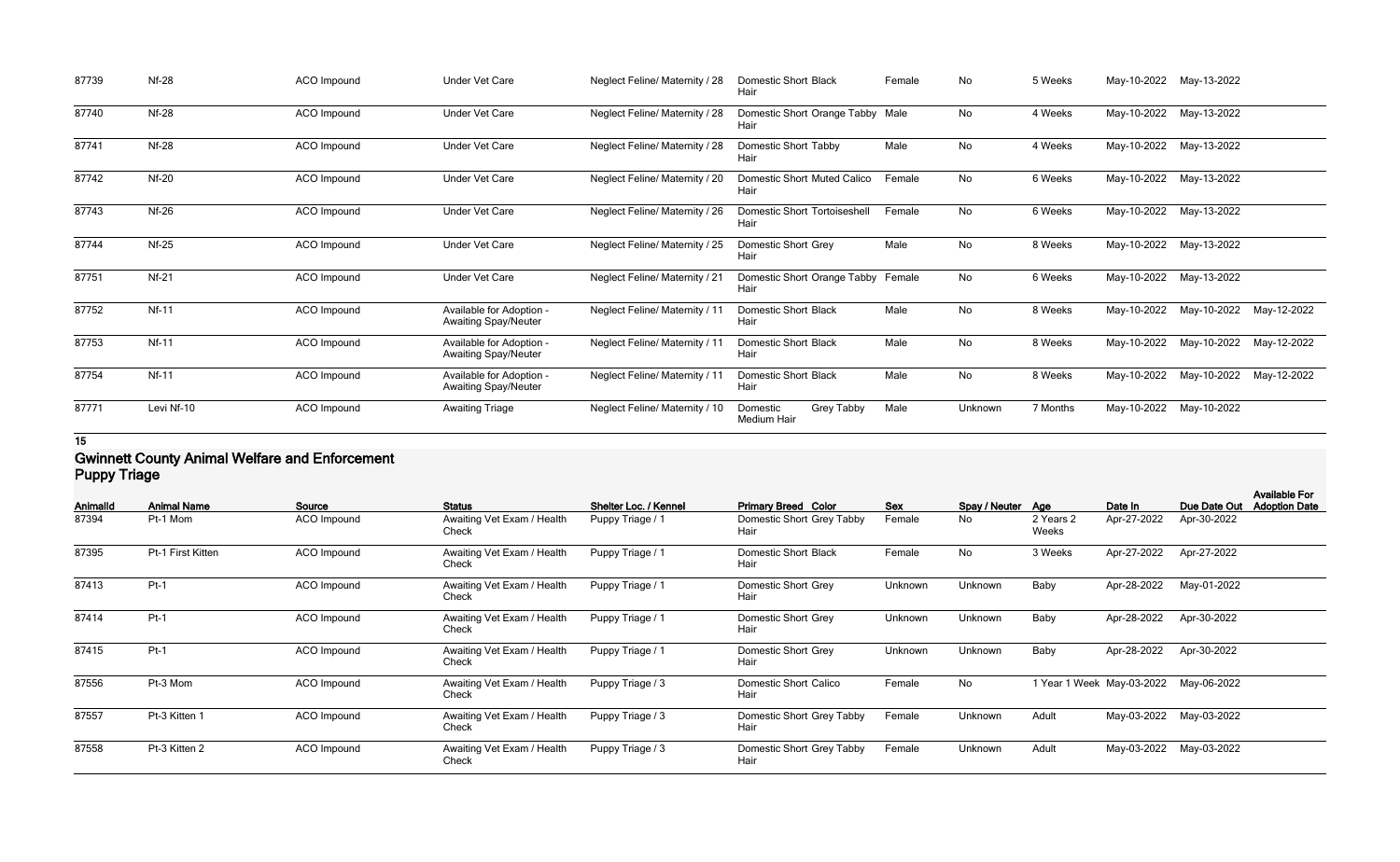| 87559 | Pt-3 Kitten 3 | ACO Impound | Awaiting Vet Exam / Health<br>Check | Puppy Triage / 3 | Domestic Short Orange Tabby Female<br>Hair |        | Unknown | Adult | May-03-2022 | May-03-2022 |
|-------|---------------|-------------|-------------------------------------|------------------|--------------------------------------------|--------|---------|-------|-------------|-------------|
| 87560 | Pt-3 Kitten 4 | ACO Impound | Awaiting Vet Exam / Health<br>Check | Puppy Triage / 3 | <b>Domestic Short Calico</b><br>Hair       | Female | Unknown | Adult | May-03-2022 | May-03-2022 |
| 87561 | Pt-3 Kitten 5 | ACO Impound | Awaiting Vet Exam / Health<br>Check | Puppy Triage / 3 | Domestic Short Grey Tabby<br>Hair          | Female | Unknown | Adult | May-03-2022 | May-03-2022 |
| 87700 | $Pt-5$        | ACO Impound | <b>Awaiting Triage</b>              | Puppy Triage / 2 | Domestic Short Calico<br>Hair              | Female | No      |       | May-09-2022 | May-09-2022 |
| 87701 | $Pt-5$        | ACO Impound | <b>Awaiting Triage</b>              | Puppy Triage / 2 | <b>Domestic Short Buff</b><br>Hair         | Female | No      |       | May-09-2022 | May-12-2022 |
| 87702 | $Pt-5$        | ACO Impound | <b>Awaiting Triage</b>              | Puppy Triage / 2 | Domestic Short Orange Tabby Female<br>Hair |        | No      |       | May-09-2022 | May-12-2022 |
| 87703 | $Pt-5$        | ACO Impound | <b>Awaiting Triage</b>              | Puppy Triage / 2 | Domestic Short Orange Tabby Female<br>Hair |        | No      |       | May-09-2022 | May-12-2022 |
| 87704 | $Pt-5$        | ACO Impound | <b>Awaiting Triage</b>              | Puppy Triage / 2 | Domestic Short Orange Tabby Female<br>Hair |        | No      |       | May-09-2022 | May-12-2022 |
| 87705 | $Pt-5$        | ACO Impound | <b>Awaiting Triage</b>              | Puppy Triage / 2 | <b>Domestic Short Buff</b><br>Hair         | Female | No      |       | May-09-2022 | May-12-2022 |

### **Gwinnett County Animal Welfare and Enforcement Sick Canine**

| Animalld | <b>Animal Name</b>  | Source      | <b>Status</b>                                           | Shelter Loc. / Kennel | <b>Primary Breed Color</b> |                | <b>Sex</b> | Spay / Neuter Age |                      | Date In     | Due Date Out | <b>Available For</b><br><b>Adoption Date</b> |
|----------|---------------------|-------------|---------------------------------------------------------|-----------------------|----------------------------|----------------|------------|-------------------|----------------------|-------------|--------------|----------------------------------------------|
| 86537    | Sd-1c Taz           | ACO Impound | <b>Available For Adoption</b>                           | Sick Canine / 1       | Pit Bull                   | <b>Brown</b>   | Male       | Yes               | 11 Months 3<br>Weeks | Mar-16-2022 | Apr-09-2022  |                                              |
| 87007    | Sd7c Croissant Hw++ | ACO Impound | <b>Available For Adoption</b>                           | Sick Canine / 7       | Terrier                    | <b>Black</b>   | Female     | Yes               | 2 Years 1<br>Month   | Apr-08-2022 | Apr-11-2022  | Apr-29-2022                                  |
| 87329    | Sd-08d Max          | ACO Impound | <b>Awaiting Behavioral</b><br>Assessment                | Sick Canine / 8       | Pit Bull                   | <b>Brindle</b> | Male       | Yes               | 2 Years 1<br>Week    | Apr-26-2022 | May-06-2022  | May-06-2022                                  |
| 87564    | Sd 3c Fluffy        | ACO Impound | <b>Available For Adoption</b>                           | Sick Canine / 3       | Pit Bull                   | Grey           | Male       | yes               | 5 Years 1<br>Week    | May-03-2022 | May-06-2022  | May-07-2022                                  |
| 87663    | Sd-006 Maxwell      | ACO Impound | <b>Available For Adoption</b>                           | Sick Canine / 6       | Labrador                   | White          | Male       | Yes               | 4 Years              | May-07-2022 | May-10-2022  | May-10-2022                                  |
| 87665    | Sd-04 Richie        | ACO Impound | Available for Adoption -<br><b>Awaiting Spay/Neuter</b> | Sick Canine / 4       | Australian<br>Shepherd     | Tri Color      | Male       | No                | 1 Year               | May-07-2022 | May-11-2022  | May-12-2022                                  |
| 87667    | Sd-9 Ruthie         | ACO Impound | Available for Adoption -<br><b>Awaiting Spay/Neuter</b> | Sick Canine / 9       | Pit Bull                   | Grey           | Female     | No                | 10 Years             | May-07-2022 | May-11-2022  | May-12-2022                                  |
| 87707    | Sd 05 Buggie        | ACO Impound | Available For Adoption                                  | Sick Canine / 5       | Siberian Husky Brown       |                | Female     | No                | 2 Years              | May-09-2022 | May-12-2022  | May-13-2022                                  |
| 87713    | Sd-02 Tonka         | ACO Impound | <b>Available For Adoption</b>                           | Sick Canine / 2       | Pit Bull                   | <b>Brown</b>   | Male       | No                | 2 Years              | May-09-2022 | May-12-2022  | May-13-2022                                  |
| 9        |                     |             |                                                         |                       |                            |                |            |                   |                      |             |              |                                              |

**Gwinnett County Animal Welfare and Enforcement Sick Canine Annex**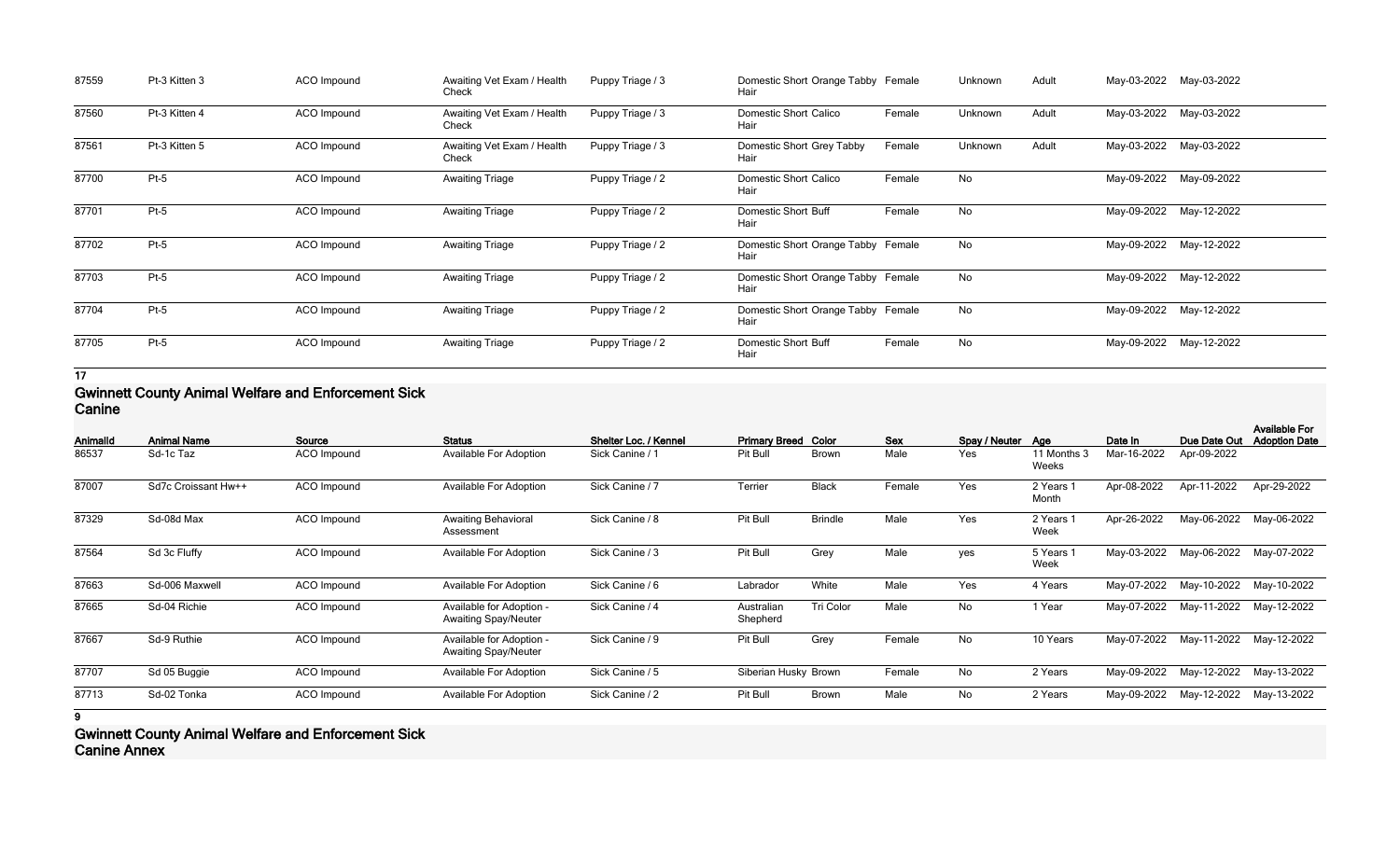|          |                    |                 |                                                         |                        |                            |              |            |                   |                                            |             |              | <b>Available For</b> |
|----------|--------------------|-----------------|---------------------------------------------------------|------------------------|----------------------------|--------------|------------|-------------------|--------------------------------------------|-------------|--------------|----------------------|
| Animalld | <b>Animal Name</b> | Source          | <b>Status</b>                                           | Shelter Loc. / Kennel  | <b>Primary Breed Color</b> |              | <b>Sex</b> | Spay / Neuter Age |                                            | Date In     | Due Date Out | <b>Adoption Date</b> |
| 78647    | Sd-12c Hamlet      | Owner Surrender | <b>Available For Adoption</b>                           | Sick Canine Annex / 12 | Shepherd                   | Tan          | Male       | Yes               | 6 Years 2<br>Months 4<br>Weeks<br>(approx) | May-03-2022 | May-03-2022  | May-03-2022          |
| 79516    | Sd-10c Momo        | ACO Impound     | <b>Awaiting Triage</b>                                  | Sick Canine Annex / 10 | Labrador                   | <b>Black</b> | Female     | Yes               | 4 Years 4<br>Weeks<br>(approx)             | May-09-2022 | May-19-2022  | May-19-2022          |
| 87077    | Sd-14d Forrest     | ACO Impound     | <b>Awaiting Behavioral</b><br>Assessment                | Sick Canine Annex / 14 | Jindo                      | White        | Male       | <b>No</b>         | 12 Years 4<br>Weeks                        | Apr-12-2022 | Apr-15-2022  | Apr-16-2022          |
| 87643    | Sd11D              | ACO Impound     | <b>Awaiting Behavioral</b><br>Assessment                | Sick Canine Annex / 11 | Labrador<br>Retriever      | <b>Brown</b> | Male       | No                | 3 Years                                    | May-06-2022 | May-16-2022  | May-17-2022          |
| 87658    | Sd-018 Bull        | ACO Impound     | <b>Available For Adoption</b>                           | Sick Canine Annex / 18 | Pit Bull                   | Blue         | Male       | yes               | 4 Years                                    | May-06-2022 | May-09-2022  | May-09-2022          |
| 87659    | Sd-017 Monkey      | ACO Impound     | Available For Adoption                                  | Sick Canine Annex / 17 | Pit Bull                   | Tan          | Female     | yes               | 3 Years                                    | May-06-2022 | May-09-2022  |                      |
| 87662    | Sd-16 Marvin Hw++  | ACO Impound     | Available for Adoption -<br><b>Awaiting Spay/Neuter</b> | Sick Canine Annex / 16 | American Pit<br>Bull       | Tan          | Male       | No                | 2 Years                                    | May-07-2022 | May-11-2022  | May-13-2022          |
| 87677    | Sd-13 Trudie       | ACO Impound     | Available for Adoption -<br><b>Awaiting Spay/Neuter</b> | Sick Canine Annex / 13 | Pug                        | Tan          | Female     | No                | 3 Years<br>(approx)                        | May-07-2022 | May-11-2022  | May-12-2022          |
| 87682    | Sd-15 Bobby        | ACO Impound     | Available for Adoption -<br><b>Awaiting Spay/Neuter</b> | Sick Canine Annex / 15 | Pit Bull                   | <b>Black</b> | Male       | No                | 1 Year                                     | May-07-2022 | May-11-2022  | May-12-2022          |

#### **Gwinnett County Animal Welfare and Enforcement Sick Feline**

| Animalld | <b>Animal Name</b>   | Source<br><b>Status</b> |                                     | Shelter Loc. / Kennel | <b>Primary Breed Color</b><br>Sex<br>Spay / Neuter Age |        |         |         | Date In     | Due Date Out            | <b>Available For</b><br><b>Adoption Date</b> |
|----------|----------------------|-------------------------|-------------------------------------|-----------------------|--------------------------------------------------------|--------|---------|---------|-------------|-------------------------|----------------------------------------------|
| 87269    | Sf-76 Smartie        | ACO Impound             | Awaiting Vet Exam / Health<br>Check | Sick Feline / 76      | <b>Domestic Short Black</b><br>Hair                    | Male   | No      | 6 Weeks | Apr-21-2022 | Apr-21-2022             |                                              |
| 87270    | Sf-76 Spree          | ACO Impound             | Awaiting Vet Exam / Health<br>Check | Sick Feline / 76      | <b>Domestic Short Tabby</b><br>Hair                    | Male   | No      | 6 Weeks | Apr-21-2022 | Apr-21-2022             |                                              |
| 87440    | Sf-44 Razzles        | ACO Impound             | Awaiting Vet Exam / Health<br>Check | Sick Feline / 44      | Domestic Short Grey<br>Hair                            | Female | No      | 9 Weeks | Apr-28-2022 | Apr-28-2022             |                                              |
| 87530    | Sf-8 Cookies N Cream | ACO Impound             | Awaiting Vet Exam / Health<br>Check | Sick Feline / 8       | Domestic Short Brown Tabby<br>Female<br>Hair           |        | No      | 8 Weeks |             | May-02-2022 May-02-2022 |                                              |
| 87531    | Sf-8 Karamel Sutra   | ACO Impound             | Awaiting Vet Exam / Health<br>Check | Sick Feline / 8       | Domestic Short Grey Tabby<br>Hair                      | Female | No      | 8 Weeks | May-02-2022 | May-02-2022             |                                              |
| 87532    | Sf-8 Cannoli         | ACO Impound             | Awaiting Vet Exam / Health<br>Check | Sick Feline / 8       | Domestic Short White<br>Hair                           | Male   | No      | 8 Weeks | May-02-2022 | May-02-2022             |                                              |
| 87591    | Sf-10 Jourdan        | ACO Impound             | Awaiting Vet Exam / Health<br>Check | Sick Feline / 10      | Domestic Short Brown Tabby<br>Hair                     | Male   | Unknown |         | May-04-2022 | May-07-2022             |                                              |
| 87592    | Sf-10 Kendall        | ACO Impound             | Awaiting Vet Exam / Health<br>Check | Sick Feline / 10      | Domestic Short Brown Tabby<br>Unknown<br>Hair          |        | Unknown |         | May-04-2022 | Apr-29-2022             |                                              |
| 87604    | $Sf-26$              | <b>Owner Surrender</b>  | Awaiting Vet Exam / Health<br>Check | Sick Feline / 26      | <b>Domestic Short Tabby</b><br>Hair                    | Female | Unknown | 6 Weeks | May-04-2022 | May-04-2022             |                                              |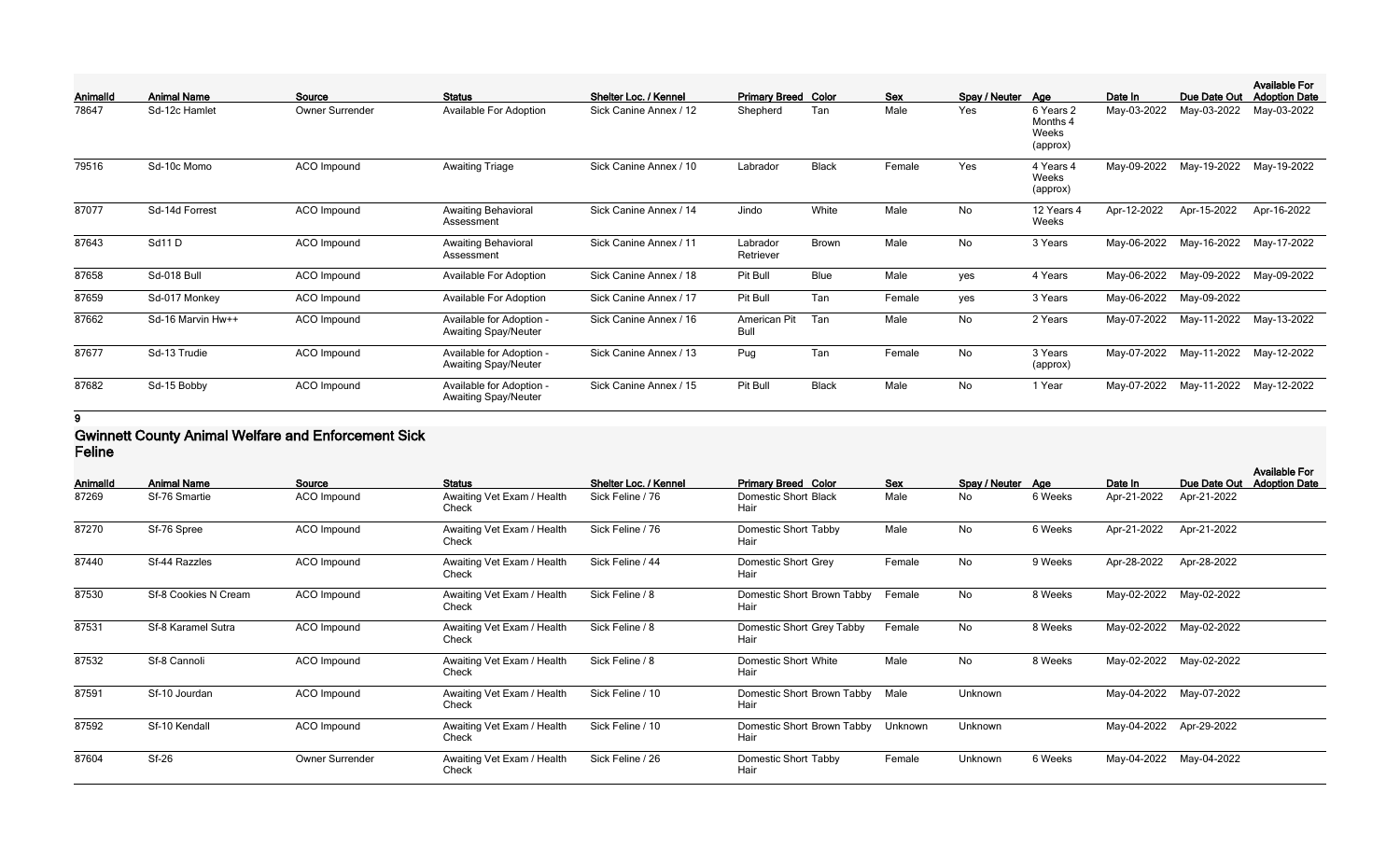| 87606 | <b>Sf-26</b>        | Owner Surrender | Awaiting Vet Exam / Health<br>Check | Sick Feline / 26 | Domestic Short Grey Tabby<br>Hair           | Female | Unknown | Young   |             | May-04-2022 May-04-2022 |
|-------|---------------------|-----------------|-------------------------------------|------------------|---------------------------------------------|--------|---------|---------|-------------|-------------------------|
| 87609 | Sf-29 Teide         | Owner Surrender | Awaiting Vet Exam / Health<br>Check | Sick Feline / 29 | Domestic Short Grey Tabby<br>Hair           | Male   | Unknown | Young   | May-04-2022 | May-04-2022             |
| 87610 | Sf-28 Tambora       | Owner Surrender | Awaiting Vet Exam / Health<br>Check | Sick Feline / 28 | <b>Domestic Short Tabby</b><br>Hair         | Female | Unknown | Young   | May-04-2022 | May-04-2022             |
| 87611 | Sf-28 Vesuvius      | Owner Surrender | Awaiting Vet Exam / Health<br>Check | Sick Feline / 28 | <b>Domestic Short Tabby</b><br>Hair         | Male   | Unknown | Young   | May-04-2022 | May-04-2022             |
| 87612 | Sf-29 Arenal        | Owner Surrender | Awaiting Vet Exam / Health<br>Check | Sick Feline / 29 | Domestic Short Tabby<br>Hair                | Male   | Unknown | Young   | May-04-2022 | May-04-2022             |
| 87613 | Sf-29 Everest       | Owner Surrender | Awaiting Vet Exam / Health<br>Check | Sick Feline / 29 | Domestic Short Tabby<br>Hair                | Male   | Unknown | Young   | May-04-2022 | May-04-2022             |
| 87755 | $Sf-12$             | ACO Impound     | Awaiting Vet Exam / Health<br>Check | Sick Feline / 12 | <b>Domestic Short Tortoiseshell</b><br>Hair | Female | No      | 4 Weeks | May-10-2022 | May-10-2022             |
| 87764 | Sf-24 Reese Puff    | ACO Impound     | Awaiting Vet Exam / Health<br>Check | Sick Feline / 24 | <b>Domestic Short White</b><br>Hair         | Male   | No      | 3 Weeks |             | May-10-2022 May-10-2022 |
| 87765 | Sf-24 Cocoa Pebbles | ACO Impound     | Awaiting Vet Exam / Health<br>Check | Sick Feline / 24 | <b>Domestic Short White</b><br>Hair         | Male   | No      | 3 Weeks |             | May-10-2022 May-10-2022 |
| 87766 | Sf-24 Trix          | ACO Impound     | Awaiting Vet Exam / Health<br>Check | Sick Feline / 24 | <b>Domestic Short Black</b><br>Hair         | Male   | No      | 3 Weeks | May-10-2022 | May-10-2022             |
| 87767 | Sf-24 Kix           | ACO Impound     | Awaiting Vet Exam / Health<br>Check | Sick Feline / 24 | Domestic Short Brown Tabby<br>Hair          | Male   | No      | 3 Weeks |             | May-10-2022 May-10-2022 |

#### **Gwinnett County Animal Welfare and Enforcement Surgery Suite**

| <b>Ourgery Ounce</b> |                    |                    |                                     |                              |                                      |            |                   |                     |             |                                                    |  |
|----------------------|--------------------|--------------------|-------------------------------------|------------------------------|--------------------------------------|------------|-------------------|---------------------|-------------|----------------------------------------------------|--|
| <b>AnimalId</b>      | <b>Animal Name</b> | Source             | <b>Status</b>                       | <b>Shelter Loc. / Kennel</b> | <b>Primary Breed Color</b>           | <b>Sex</b> | Spay / Neuter Age |                     | Date In     | <b>Available For</b><br>Due Date Out Adoption Date |  |
| 87271                | <b>Sx Twizzler</b> | ACO Impound        | Awaiting Vet Exam / Health<br>Check | Surgery Suite                | Domestic Short Grey Tabby<br>Hair    | Male       | No                | 6 Weeks             | Apr-21-2022 | Apr-21-2022                                        |  |
| 87649                | Sx                 | <b>ACO</b> Impound | <b>Under Vet Care</b>               | <b>Surgery Suite</b>         | Domestic Short Brown Tabby<br>Hair   | Female     | Yes               | 8 Weeks<br>(approx) |             | May-06-2022 May-06-2022                            |  |
| 87669                | Sx Squidward Fiv + | ACO Impound        | <b>Under Vet Care</b>               | <b>Surgery Suite</b>         | <b>Black</b><br>Domestic<br>Longhair | Male       | Yes               | 3 Years<br>(approx) |             | May-07-2022 May-10-2022                            |  |

#### **3**

#### **Gwinnett County Animal Welfare and Enforcement Wild Feline**

| -------         |                    |                        |                                          |                              |                            |               |            |                   |                           |         |                         | <b>Available For</b>       |
|-----------------|--------------------|------------------------|------------------------------------------|------------------------------|----------------------------|---------------|------------|-------------------|---------------------------|---------|-------------------------|----------------------------|
| <b>AnimalId</b> | <b>Animal Name</b> | Source                 | <b>Status</b>                            | <b>Shelter Loc. / Kennel</b> | <b>Primary Breed Color</b> |               | <b>Sex</b> | Spay / Neuter Age |                           | Date In |                         | Due Date Out Adoption Date |
| 87551           | Wf-2d Bola         | Owner Surrender        | <b>Bite Quarantine</b>                   | Wild Feline / W-02           | Shih Tzu                   | White         | Male       | Yes               | 1 Year 6<br>Months 1 Week |         | May-03-2022 May-11-2022 |                            |
| 87715           | Wf-01d Kobi Mac    | <b>Owner Surrender</b> | <b>Awaiting Behavioral</b><br>Assessment | Wild Feline / W-01           | Yorkshire<br>Terrier       | <b>Blonde</b> | Male       | No                | 1 Year 6<br>Months        |         | May-09-2022 May-09-2022 |                            |
| 87716           | Wf-8d Bandit       | ACO Impound            | <b>Bite Quarantine</b>                   | Wild Feline / W-08           | Jack Russell<br>Terrier    | White         | Male       | No                | 7 Years                   |         | May-09-2022 May-20-2022 |                            |